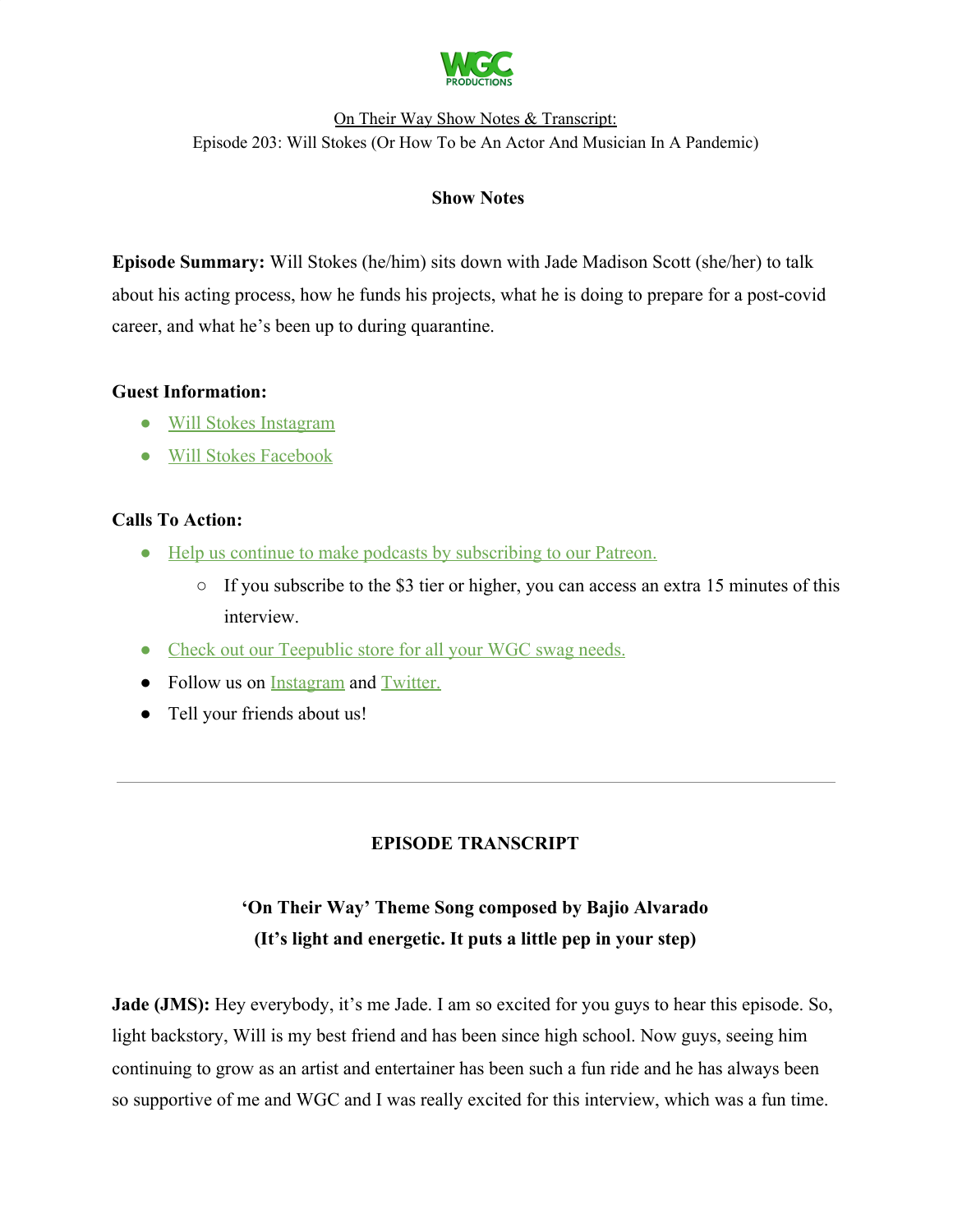

**JMS:** Anyhow, it's a great time and I hope you like it. Transcripts can be found at wgcproductions.com, and remember this is a WGC production.

# **'On Their Way' Theme Fades**

**JMS:** Will Stokes is an actor, musician, and entertainer from Tampa, FL. Hey, Will. Hi.

**(Will Laughs)**

**JMS (Laughing):** So, how are you?

Will: I'm doing good. Thank you so much for having me.

**JMS:** Thank you for being here. Thanks for this. It's not like we just didn't just do this before we started recording anyway. So-

**W (Laughing):** Absolutely not.

**JMS:** We already know that the season of On Their Way is all about people from Tampa, from the Tampa Bay area. So, since we know what you're from can you share with us where are your roots? Where do you feel connected to culturally, spiritually and otherwise?

**W:** Yeah. Well, I grew up, I was born in 1999-

**JMS:** Woot woot!

**W:** And I grew up in Tampa right until I went to college. I guess for a year I lived in St. Pete, but I don't really remember it. So, I don't know.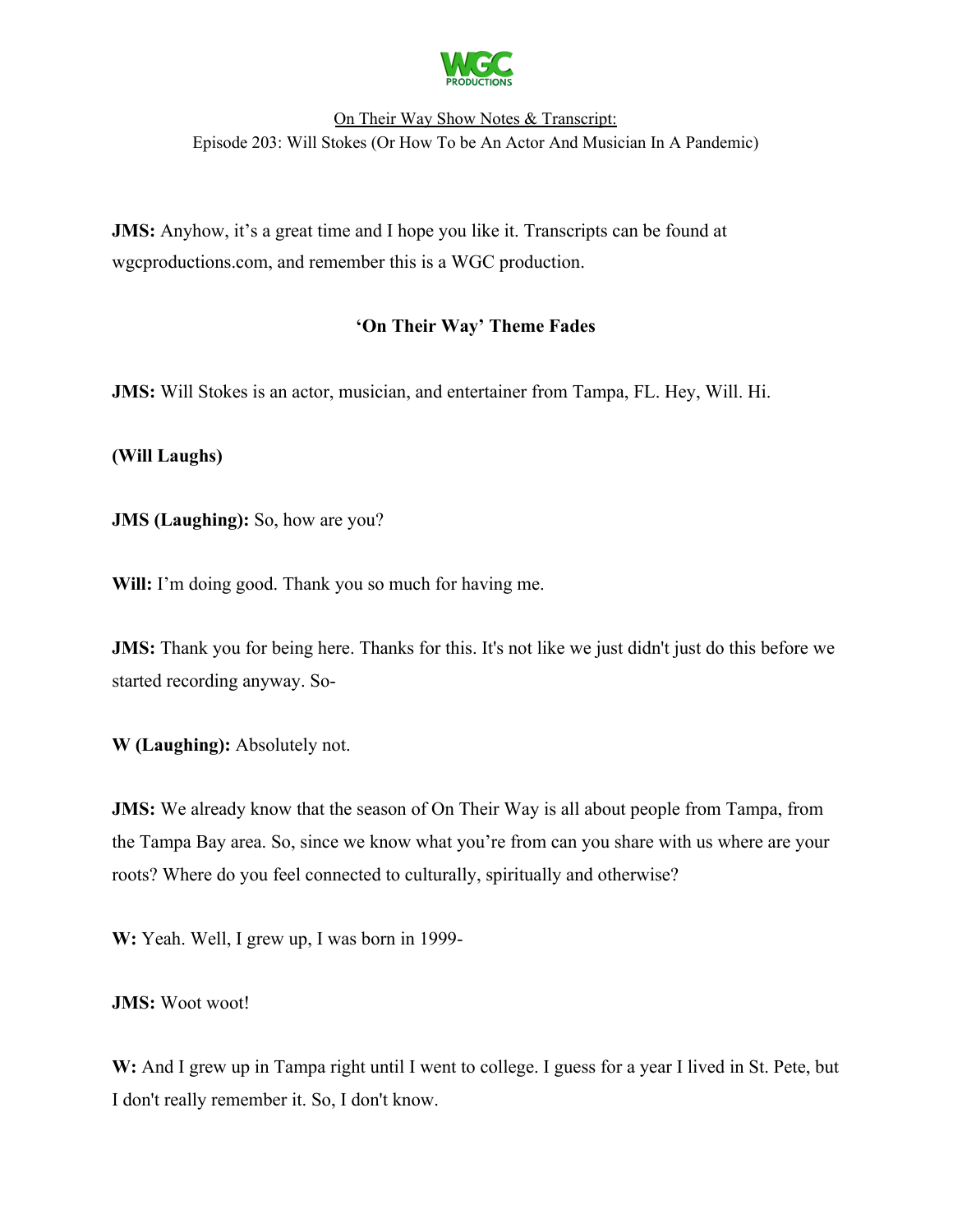

W: I lived in Tampa and then I went to the Academy in elementary school, and then I went to Tampa Prep for middle school and high school, and I did productions in the Straz Center.

**JMS:** Go Patel.

**W:** Go Pa...abso...lot of Patel shows. So I'm very, very, very familiar with Tampa.

### **(Will Laughs)**

**JMS:** Hmm. So, you're very familiar with Tampa. You went to college of course, uh, to Marymount Manhattan up in New York and you are an actor. So, could you just sort of tell us what you do in your own words?

W: Yeah. The goal is to entertain people in various ways. So, I love to act, I love to sing, improv, basically, whatever I can get my hands on, whether it's musicals or drama. I'm kind of a nut about it.

### **(Will Laughs)**

W: And whenever I get a chance, I like to do things that are very weird and out of my comfort zone a little bit and just, I don't know. I love it.

### **(Will Laughs)**

W: Um, so I'm really lucky cause the last....God, I guess it'll be four years, I've been able to do what I love and it's been great.

**JMS:** Yeah. We love a graduating senior. We really do.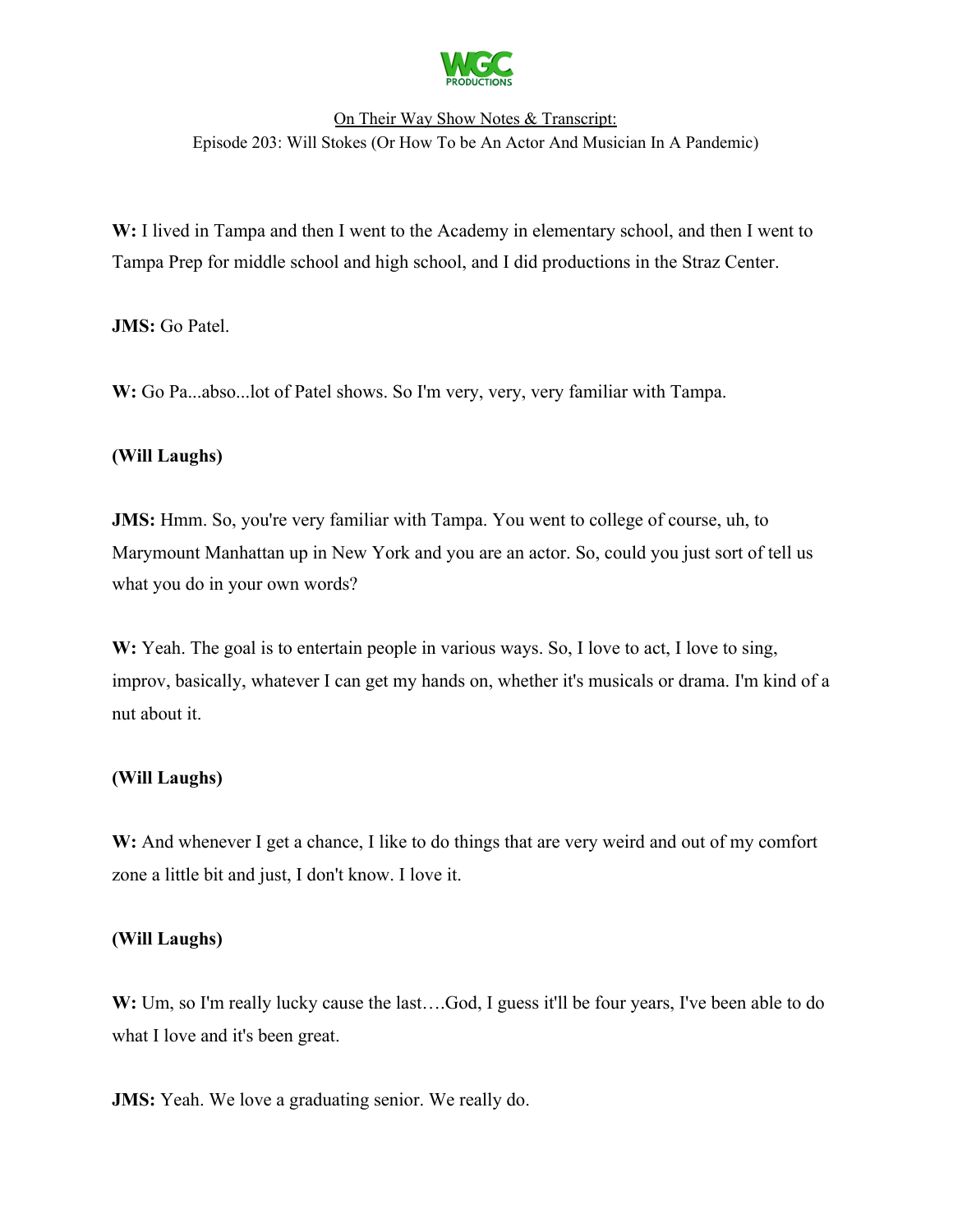

### **W:** I do too.

**JMS:** Uh, but so as an entertainer, I'm going to mostly focus on your acting and your music. So to start off with acting, I just want to know how do you go about building characters? How do you go about forming these, uh, these figures that you portray?

W: It's interesting cause I was thinking about this a little bit ago, and I was thinking about how dependent it is on a show, cause I feel like [when] a lot of people answer that question they're like, "oh, well, you know, I, um, I do this or I do that." You know, it's all very different depending on the person.

#### **JMS:** Mhmm.

**W:** But I even find for me, it depends even on the show I'm in. So, there was a show I did about….it was the winter of 2019 and it was called *Line,* and that was a very different show than I've ever done before. So, the whole concept of the show is people are waiting in a line and like, that's it. So, you had this character and the one I was playing, it with Steven, and he was crazy. I mean, he was for….to make it simple; he was crazy; he was very smart; he liked classical music, but there was no background and it's not a deep show. It's very theater of the absurd. So, that was not what I was used to, you know, I'm used to, you know, having their backstory or, you know, having something to go off of, but for that show, there was nothing. I mean, it was, they would say something in a sentence, like "I like Mozart" and that was the info you had.

W: So, there was nothing deeper, and that was very, you know, especially, you know, being in college, I'm sure, you know, it's a little weird, you're like, "oh, I'm very on my toes. I'm not sure what to do."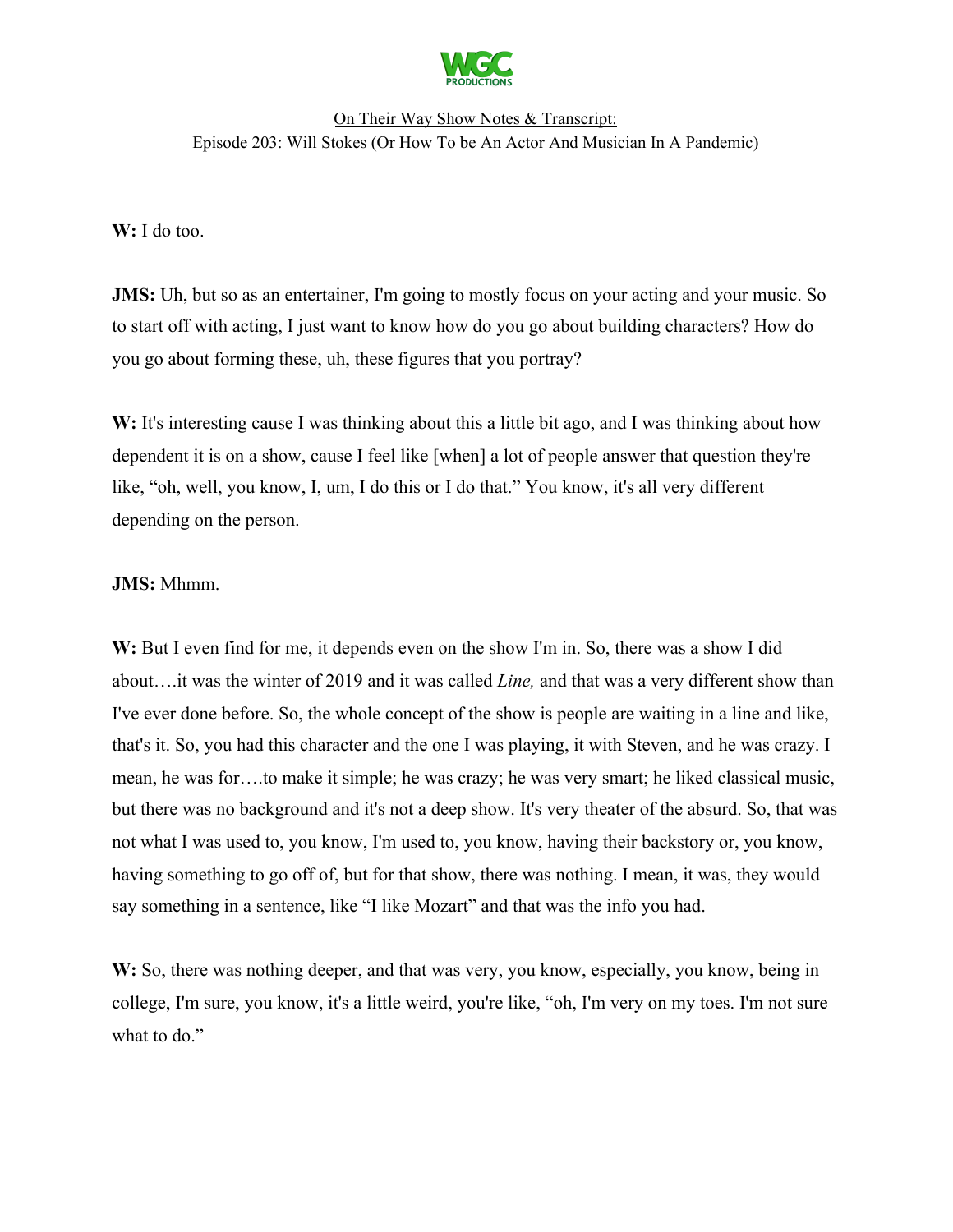

W: I will say for me, what's really important is...costuming. Like, what am I wearing on my feet? How is my hair styled? Is it in a bun? Is it down? Or even like a prop, like a bag, like something like that, where I carry myself more, you know, how does this person walk? How do they talk? Where do their eyes look?

**JMS:** You're very into the physicality of it all? Yeah.

W: Right. And then really just, I think everything else is, you know, a lot of people do beats, I mean, that's helpful. For me, I just do it in the moment and it's, you know, someone could say something that throws you completely off, but you hear it every night. So, I think with that, you really have to be on your toes, but if you know your character, I think it doesn't really matter what the line...how the line comes off from your opposing character, but it really matters if you know yourself and know what the character would say and how they're going to say it.

**JMS:** Mhmm. Okay. And you mentioned, like, that show *Line* was at Marymount Manhattan where you're studying for your, uh, your theater degree and everything. So, I just want to know what stuff have you learned at Marymount that's been most useful to you out in the field while you're actually doing the work?

**W:** I'm really lucky. I really had a good experience at Marymount. I think above all things, you know, when you grow up, not that Tampa is a super small town, but I think growing up in a place that you're very used to, you know, you feel like a very big fish in a very small pond. And then, you know, not just at Marymount, but you know, there's NYU here. There's Columbia here. There's Barnard. I mean, there's a ton of these schools...Hunter. I mean, there's a lot of schools up here, so I've gotten lucky to meet a ton of different people from a ton of different schools. And just seeing so much talent, you know, from these people is really...it's humbling, but it's also really enlightening, and you also kind of figure out who you are as an actor and who you are as a person.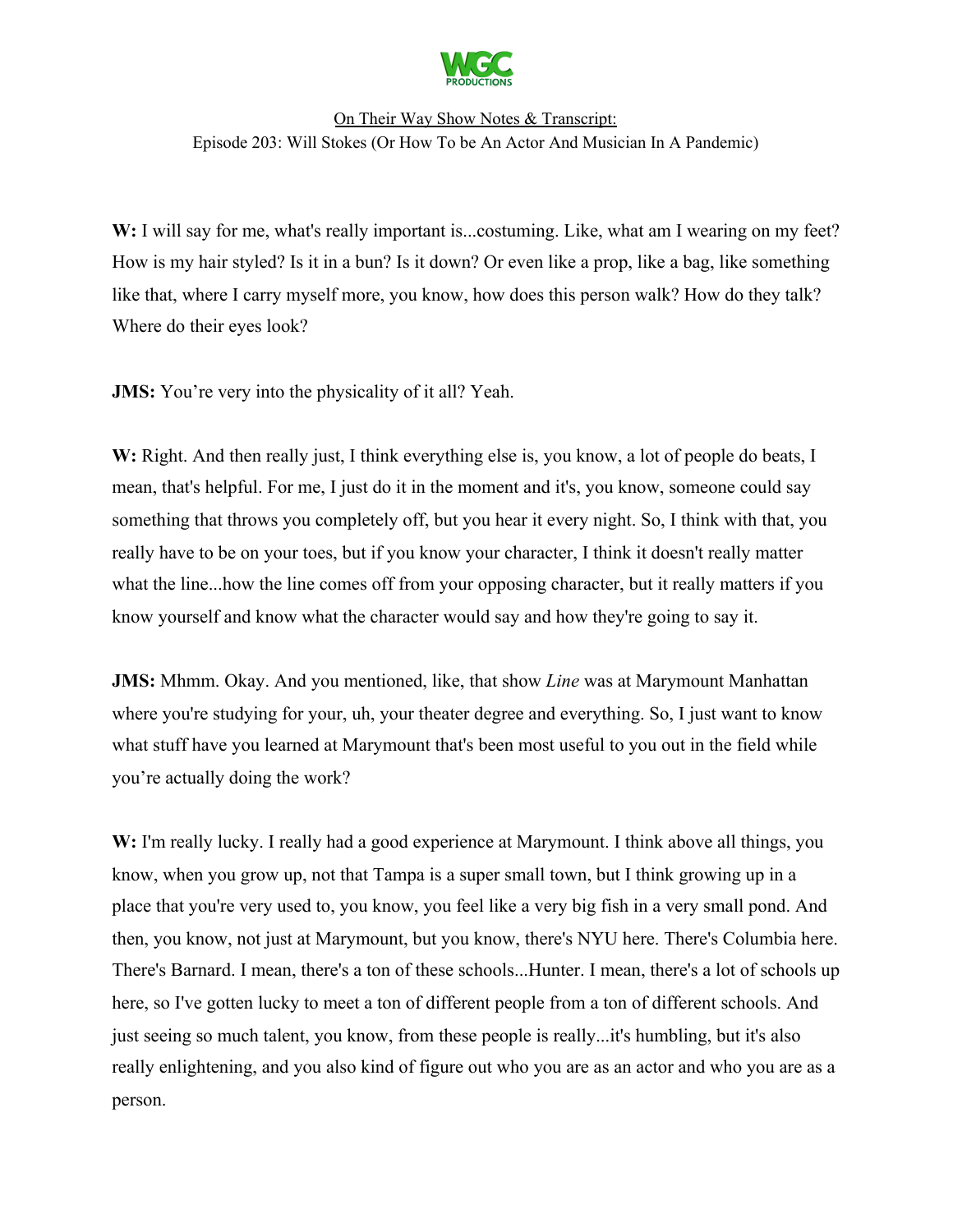

**W:**And so I think Marymount has taught me a lot about what types of roles I like, what types of shows I like. As much as I like doing Shakespeare, do I think I'm going to do Shakespeare forever? Maybe.

# **(Will Laughs)**

Maybe not though.

# **(Jade Laughs)**

So, you know, you kind of find out what you are and I think….there's just a lot of things that I think are not taught, you know? Cause I think when you are growing up, you're in theater classes with a lot of people that don't really want to do theater for the rest of their life.

**JMS:** Yeah, it's an elective.

W: Exactly, it's an elective. And a lot of times, I think, it's underfunded, it's not taken seriously.

**JMS:** Yeah.

**W:** And so, you know, there's a ton of technique that I think you learn. Um, in college that, that you have never really thought about before. So, there were things that I had really good technique in, but I was never actively thinking like, "oh, this is why I'm doing this." I'm like, "oh, I just got lucky because I happened to be better at this technique." And then there's other aspects where I'm like, "oh my God."

# **(Will and Jade Laugh)**

So it's, it's very...it's very nice to actually read academic papers, to watch academic videos about really your craft and what you're going into instead of just winging it or playing an emotion.

**JMS:** Mmmm. And since a lot of that did stem from you coming from Marymount, how, and you are graduating. God bless-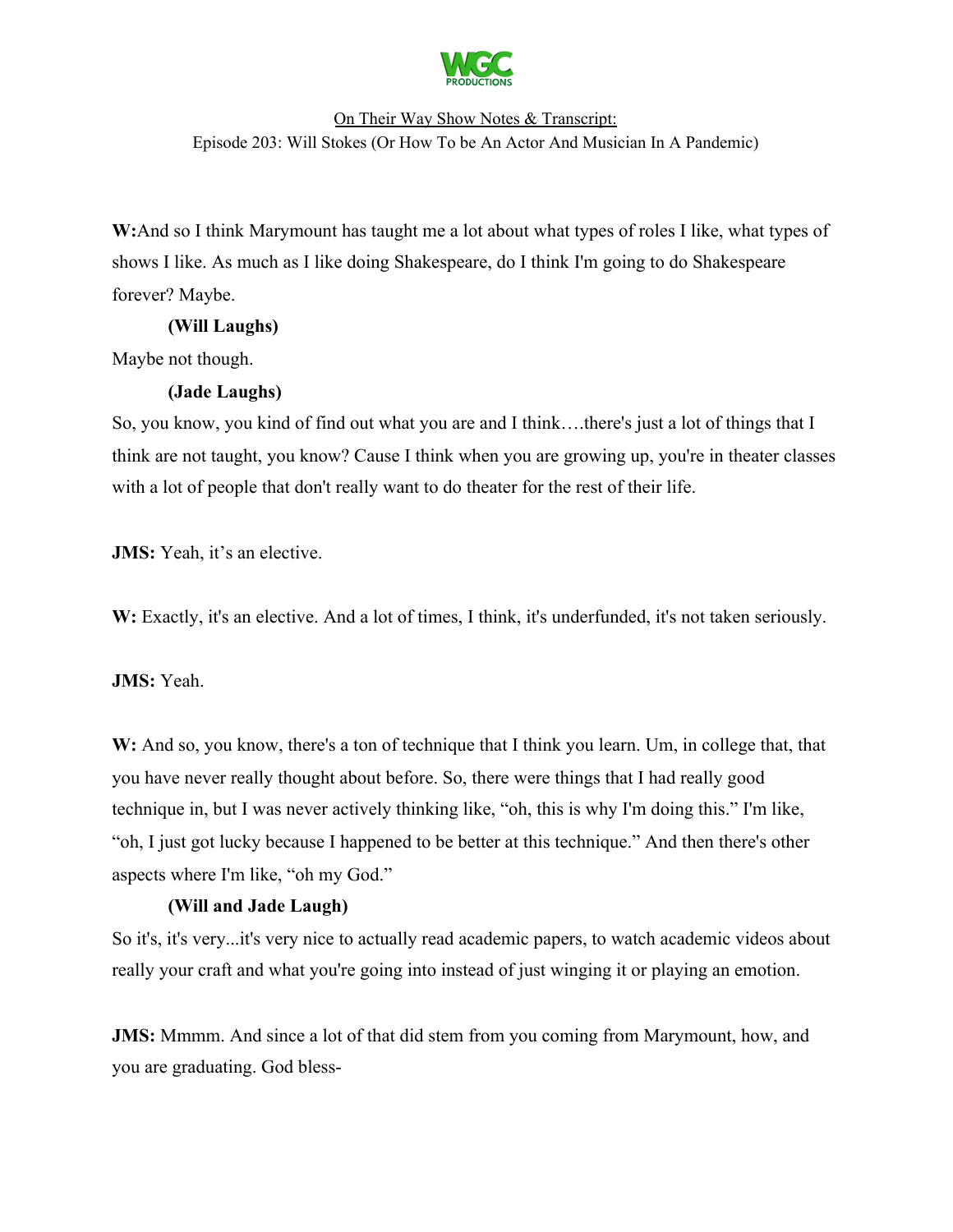

**JMS:** But since a lot of that did stem from your time in an academic setting, how do you plan on continuing that once you're out of academia?

**Will:** Yeah. Um, it's funny cause I always, I mean, you know, this Jade, I always like to stay on my toes, and I always like to keep going.

**JMS:** Mhmm.

W: I like being really busy. And, so even, you know, even when you and me went to school together, in the summers I would go to a summer camp for six weeks, like a theater camp in New York. So, I liked being busy. So, even now I think my degree is, it's like a BFA in acting with a minor in dance and drama therapy. Basically I'm….I've been taking these on-camera acting classes and these voice acting classes online, in the city. I actually found about it through my real estate agents.

### **(Will and Jade Laugh)**

And it's really interesting cause there's people, you know, in TV shows, there's people in movies, or just people doing this in their spare time, but they all like doing it. So it's...you get to do a bunch of different, like one...I think for two weeks we're doing drama. And then we did horror and teen romcoms. And so that was really fun. And then, um, I dunno, I also just have been reading plays lately and then taking masterclasses.

### **(Will Laughs)**

So-

**JMS:** Oh, and just for, honestly just for me, where do you typically find your plays? Like just on Samuel French? Do you have a store that you go to? Like what...what's up.?

**W:** Well, especially before COVID, I would go to the drama bookshop or, you know, it's, it's funny cause even as a college student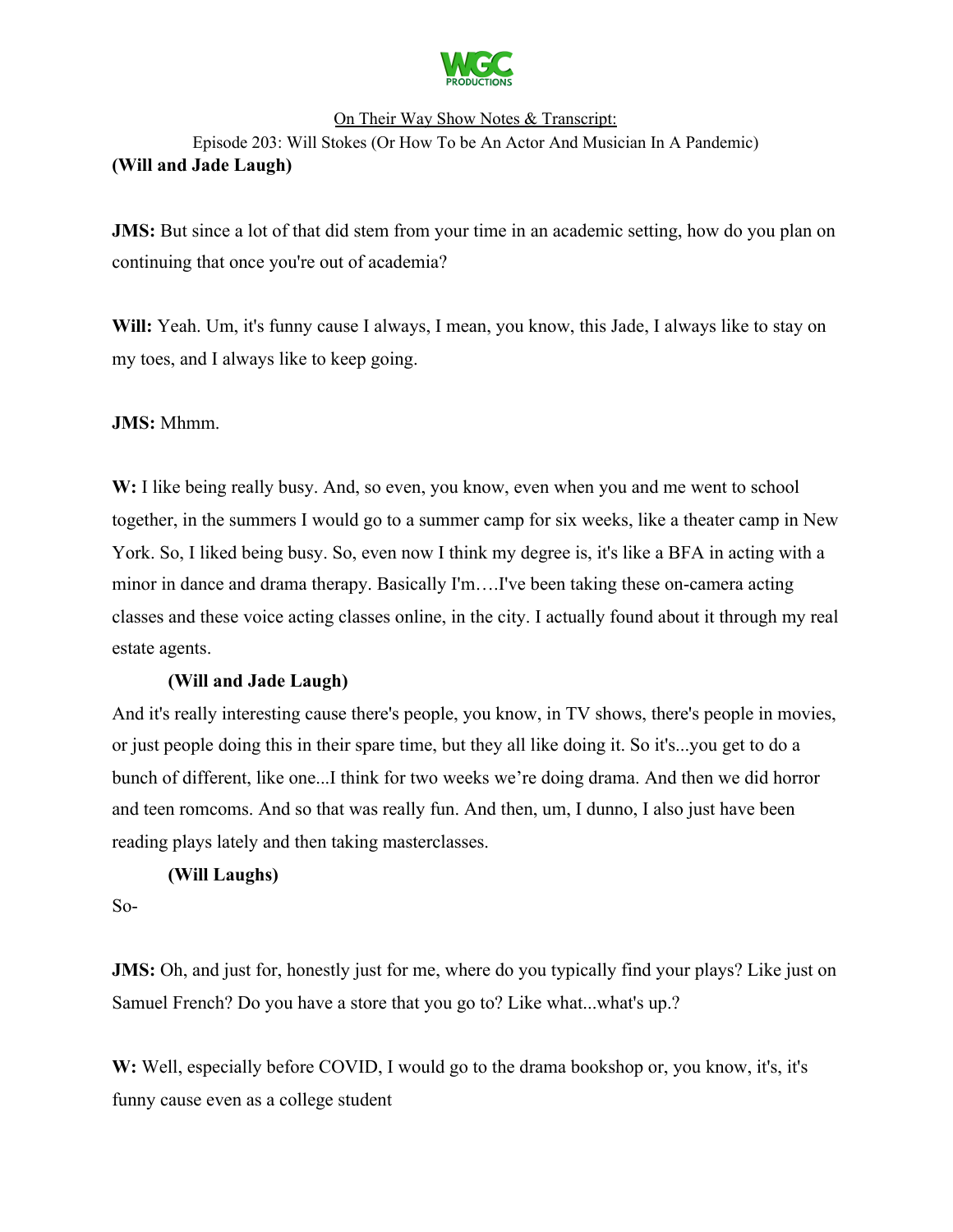

W: I'm sure you've probably gone through this or maybe it's just me, but you are given so many reading materials and you don't always read them or you skim them.

# JMS: Yeah. Yeah.

W: And so, I have this collection of things and I'll look through them and I'm like, "oh my God, I have not read this."

# **(Will Laughs)**

And so I'm having a new appreciation for it because, you know, it's kind of getting to the point, especially this last year where you really have to motivate yourself and you're not in class, so you kind of have the ability to really slack off, and so for me, it's been more motivating, but, um, yeah, I'll either….I also just talk to, I talk to a lot of like directors or playwrights and see what they're reading-

### **(Will Laughs)**

Or if they wrote something and then I'll try to get it off of them.

# **(Will Laughs)**

**JMS:** That makes sense. Uh, how do you go about meeting those directors and play-

### **(Jade Laughs)**

With those directors and playwrights? I know I'm asking questions that I didn't put on the document, but I'm, I'm just, yeah.

### **(Will and Jade Laugh)**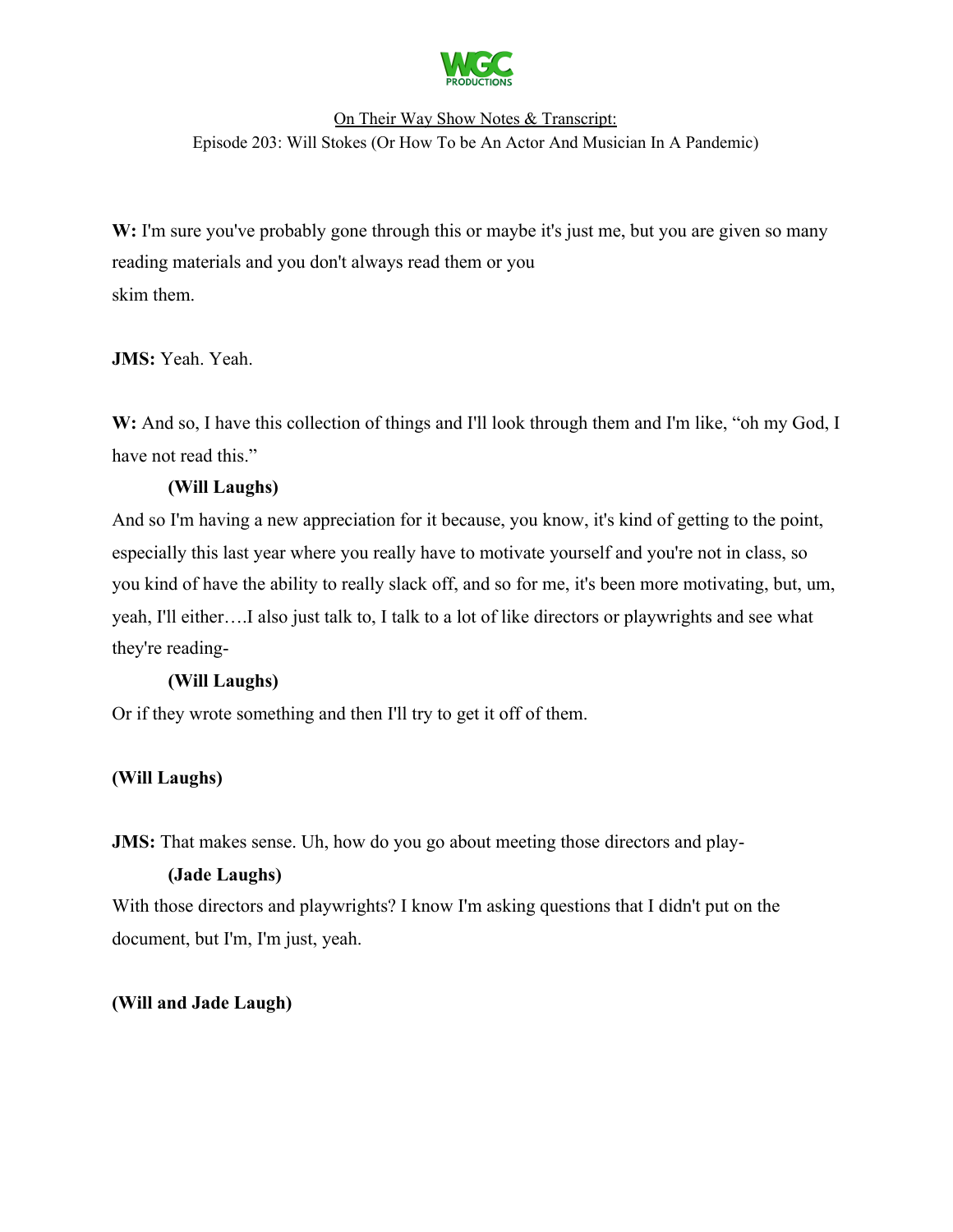

Episode 203: Will Stokes (Or How To be An Actor And Musician In A Pandemic) W: No, I think it's a really good question. I....I don't know. I think it's really important. Basically...first off, I had the luxury and the privilege of being able to go to a school outside of A. Tampa and B. Florida.

**JMS:** Mhmm.

W: And so I was able to go to New York and, you know, I, I definitely would have saved much more money if I just would've stayed in Tampa, but

**JMS:** Wouldn't we all?

W: But, um, absolutely.

**(Will and Jade Laugh)**

Howard graduate.

**JMS:** Love to hear it.

W: Love to hear it. So, yeah, that was definitely something I thought about when I was in high school and I always knew high school...I wasn't like. "man. I really peaked during this time."

# **(Will Laughs)**

JMS: I remember our conversations, yeah.

**W:** No, and some people do and that's great, but I was not one of those people.

### **(Jade Laughs)**

So, I was very excited to kind of.... remember where I come from, but almost reinvent myself. I was able to be on my own and go crazy and make mistakes, and it was a really good decision for me to kind of get out of my comfort zone.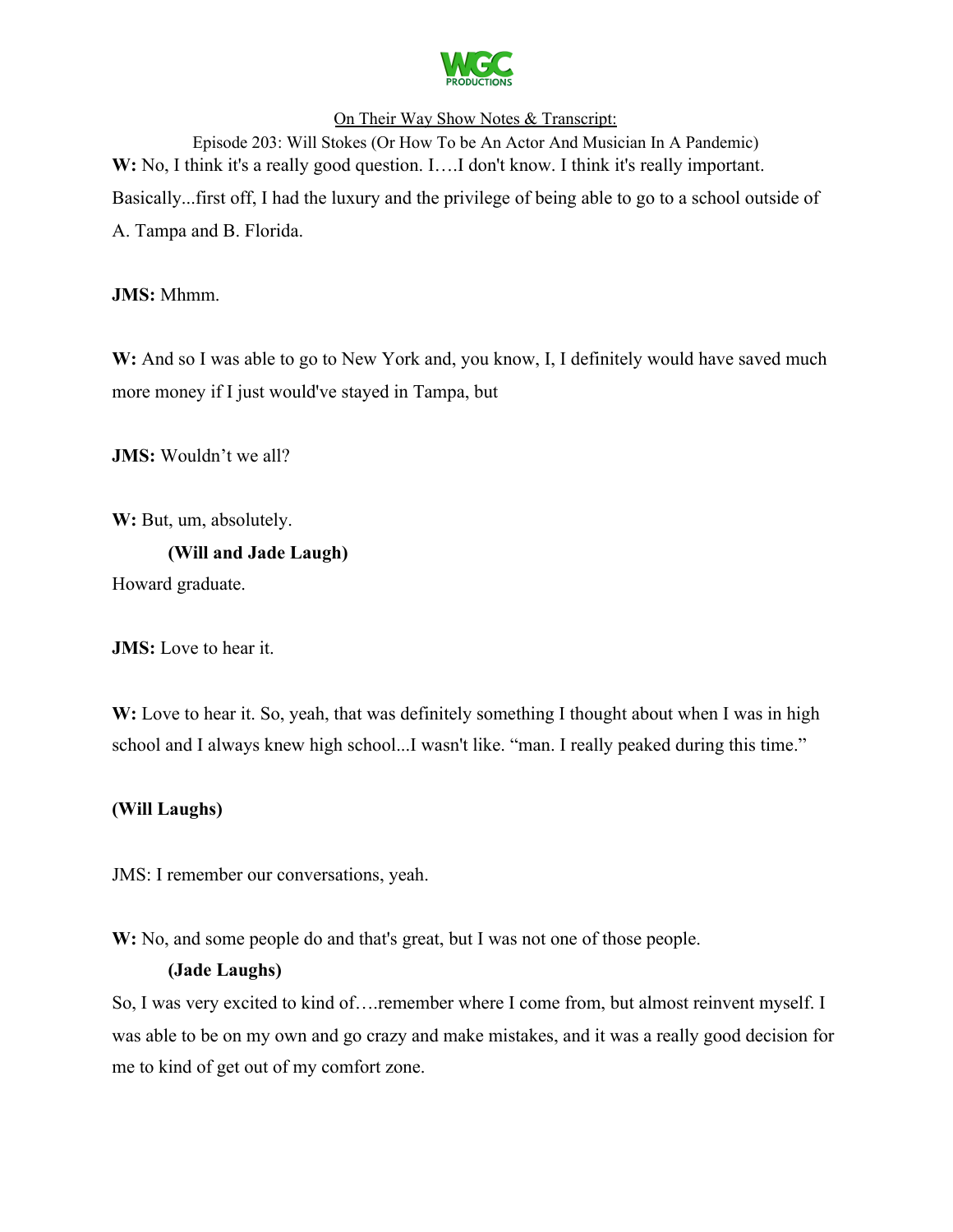

Episode 203: Will Stokes (Or How To be An Actor And Musician In A Pandemic) W: And I think a lot of times just the connections that I've made here, it's just because they've lived here, you know, and I was kind of joking with my girlfriend. I was like, "now half the people I'm hanging out with are, you know, 25 and up because they're just in the industry.

**W:** And I met them outside of school." So you, you kind of meet these different eccentric people. Like, one of them was my neighbor and they happened to be a line producer and then they introduced me to a director and then I got introduced to a stockbroker, you know, so it's such a small world and this person knows this person, and so you really do start to know people in different fields, which I think is really important because I think a lot of times, as an actor, you want to surround yourself with a ton of different actors, which I think can be wonderful, but I do think it's really important to make those connections, and honestly, not even work connections, have friendships with people outside of acting and even entertainment. And I think that is really important, and I think, if anything, a downside of having this higher education is, I think a lot of people get really hoity toity with their technique and their acting, and they're supposedly great actors, but they've forgotten how to be people.

### **(Will and Jade Laugh)**

So, I've definitely been really lucky to where all the stage managers or political science majors or directors have really helped me a lot, and a lot of the shows, I….actually, all the shows I did at Marymount were not by teacher directors. They were by student directors, and so-

**JMS:** Oh, that's interesting.

**W:** Yeah, it was really interesting. And they were smaller stages. You know, they were black box. You would sign up for them. It wasn't like, you know how some, well, I guess a lot of the performing arts schools, you know, if you're in a, they call them like mainstage shows or something like that.

JMS: Yes. Yes. Yeah.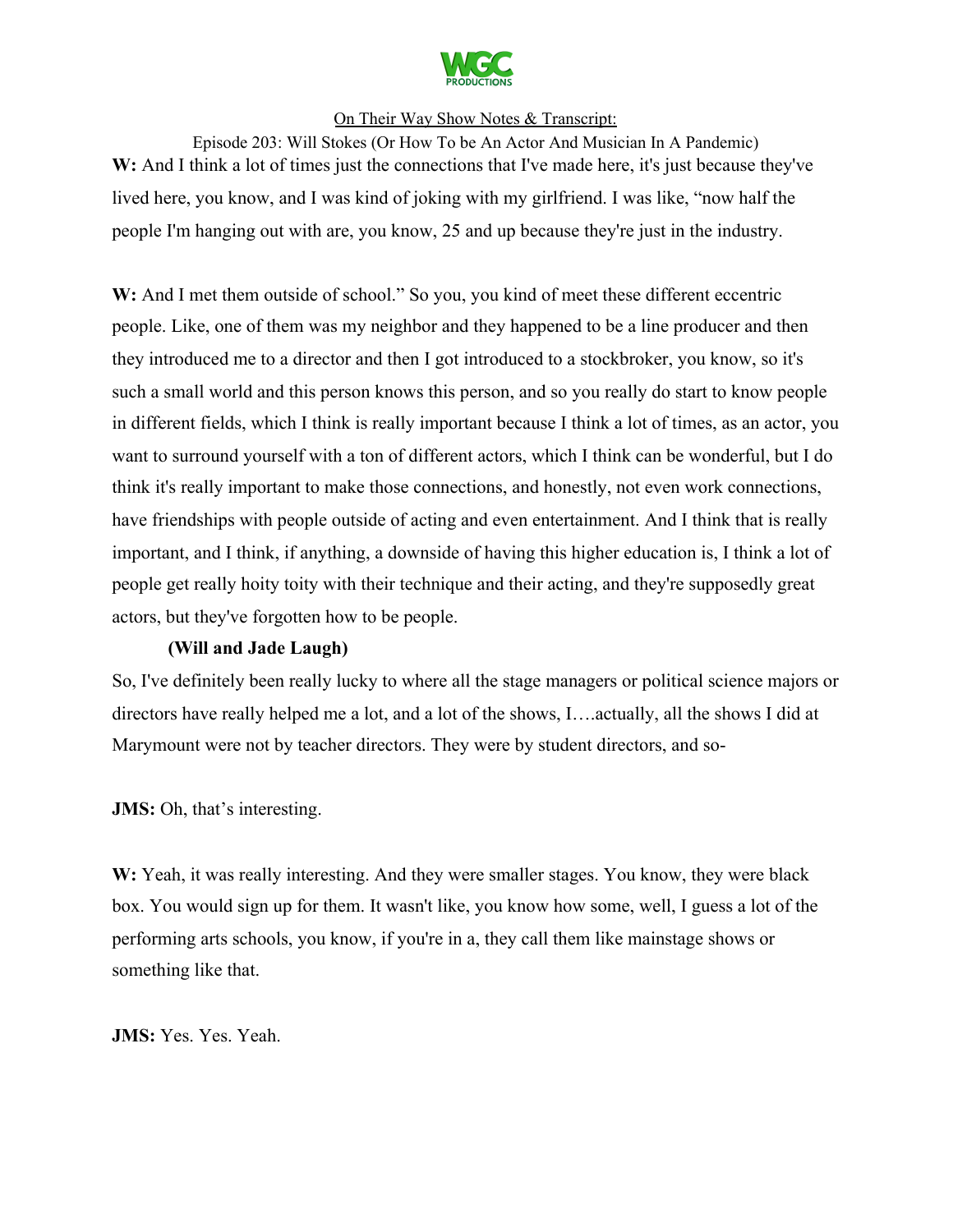

Episode 203: Will Stokes (Or How To be An Actor And Musician In A Pandemic) W: It's like a class and you have to pay for it. Well, these, you didn't have to pay for, it was you just signed up and, you know, if you were in it, you were in it, and I met a ton of people that way. And one of my roommates, I met that way. You know, you, you met a lot of people, and so I had amazing teachers at Marymount that taught me wonderful things and are still my mentors, but I, I really am happy with the opportunity. I was able to work with so many student directors, stage managers, costume designers, you know, through that way and you weren't a little black box. So, I feel like after doing that, you could do a lot of things.

### **(Will and Jade Laughs)**

**JMS:** Uh, I want to go back to something you said earlier, you mentioned how you were in a, uh, virtual acting class, how you're doing voice acting, and those kinds of stood out to me because they're very, um, they're very precien in a COVID and post COVID world since theater was currently dark all over all over the country. So, how do you see yourself preparing for a post COVID theater world and how you preparing yourself now?

W: Yeah, absolutely. It's um, I mean, as, as I've told you many times-

#### **(Will Laughs)**

I think everyone had a very different idea of how their 2020 was going to look.

**JMS:** Yeah. Yeah. Just a little.

**W:** Just small, you know, just small details. So, yeah, this year was very different than I'd imagined and even 2021 obviously is very different, and with all this being said, you know, just to preface: my family's healthy, I'm healthy, you know, everyone's safe, I'm not being evicted. So, in the grand scheme of things, it is a very, very minute problem just to preface that.

### **(Will Laughs)**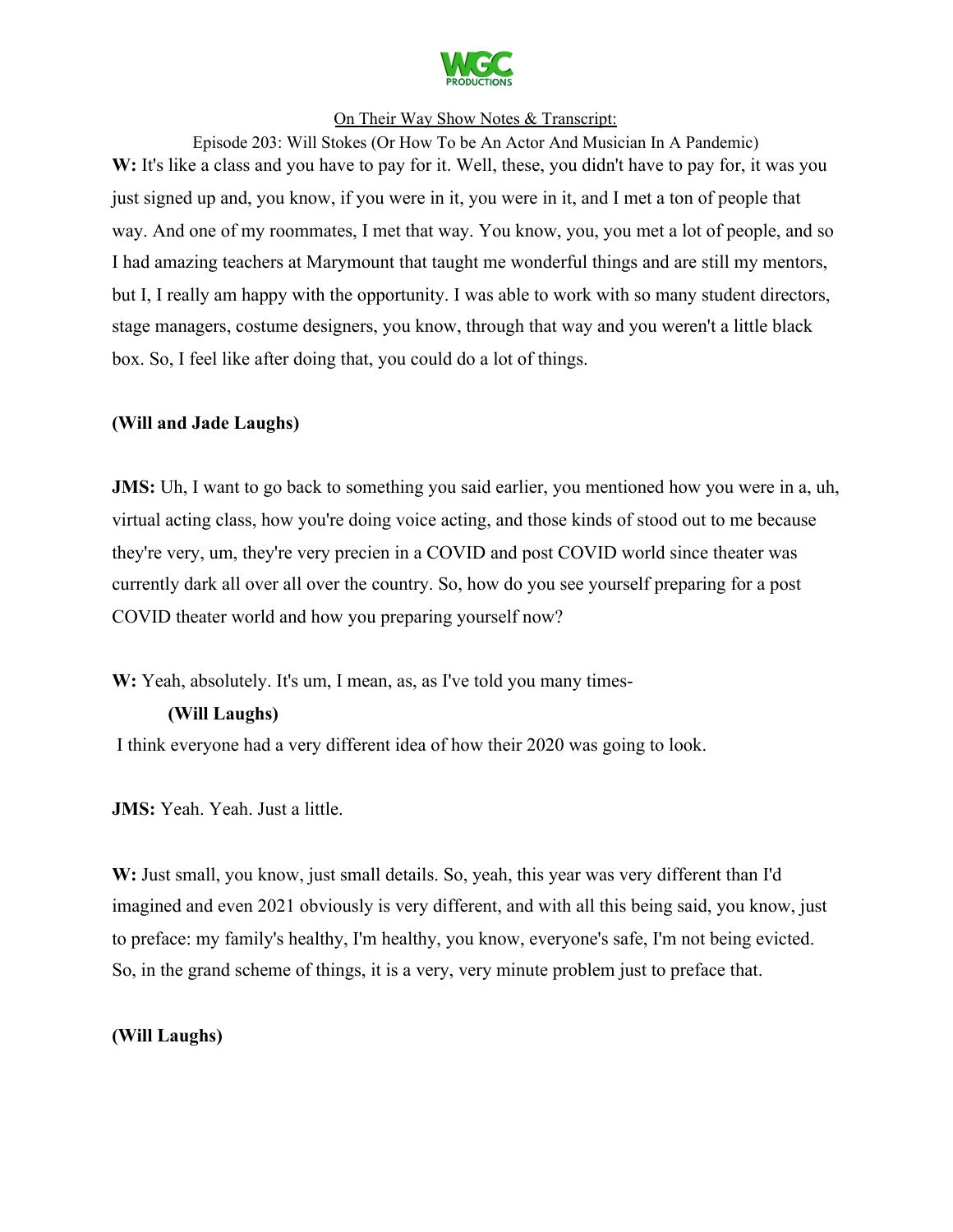

Episode 203: Will Stokes (Or How To be An Actor And Musician In A Pandemic) W: But, um, it, it was very different. So, at the, at the beginning of the semester, I was in a Marymount show called *She Kills Monsters*, and I was the dungeon master, but I, I can't remember his name. And then I was in two NYU student production shows,

**JMS:** I remember this.

**W:** So, I was in *Elegies*, which was a musical, and then I was in, it was a new work and it was based on this 1960s, 1950s play, and I have to remember the name of it, but I can't. So, I was in those three shows at the time. So, and then I worked at this place called *Mountain Bird*, which was a French restaurant, it was-

**JMS:** Had delicious food.

W: It was so good.

### **(Will Laughs)**

**JMS:** That vanilla butter, I still think about it.

W: Oh my God that's right. You know your waiter was amazing-

**JMS: Okay, Will.** 

#### **(Will and Jade Laugh)**

**W:** So, I would...yeah, I would wake up and I'd probably leave the house around nine and I'd have class.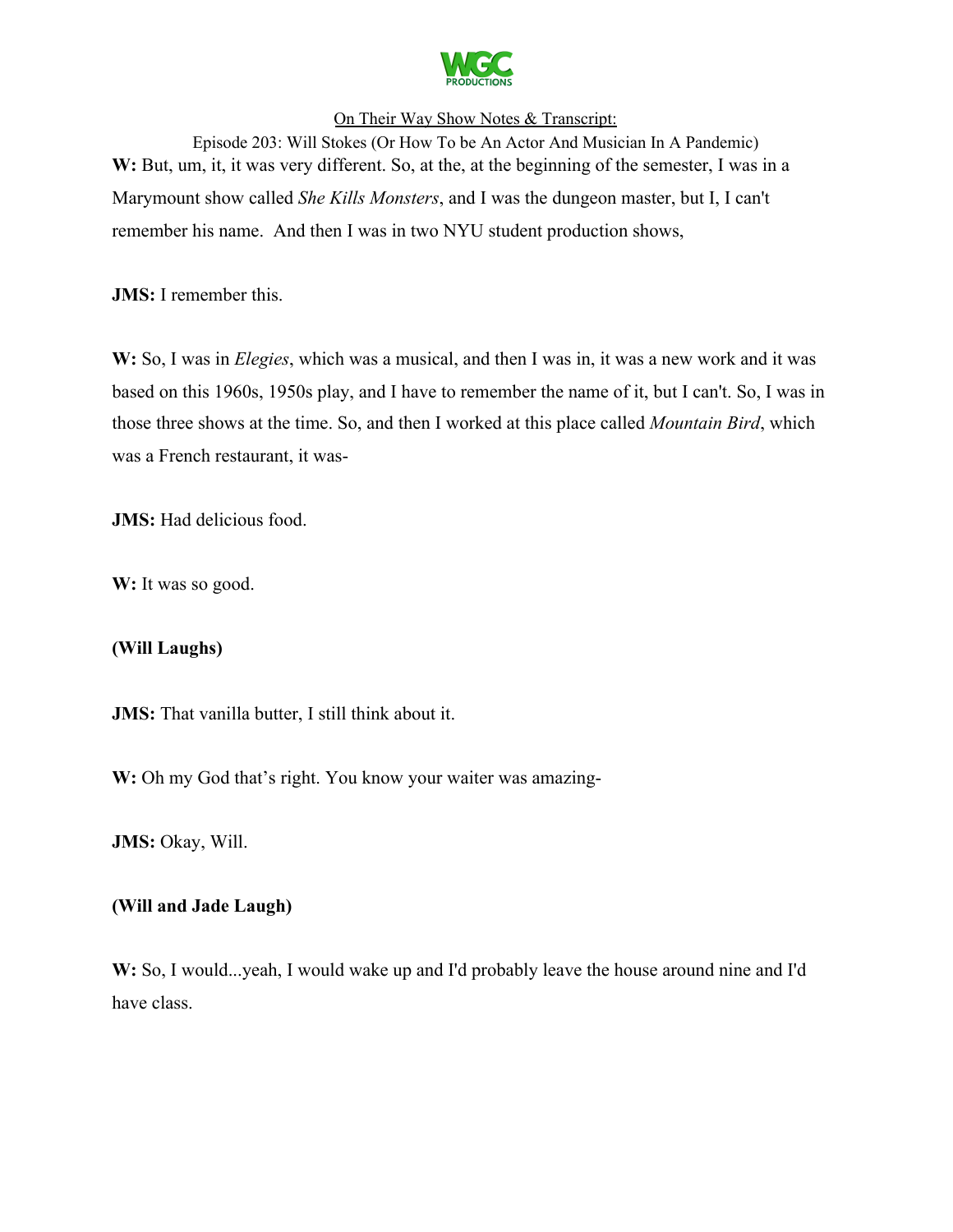

Episode 203: Will Stokes (Or How To be An Actor And Musician In A Pandemic) W: Um, I think my class probably started at 10 and then half the time, I'd take the six train down to NYU, and I'd do shows there even till 10, 11, 12, or I'd get off early and I'd go up to East Harlem where I live and I would work at *Mountain Bird* from 6 to 10, and then I clean up till 11. So, it was a lot.

### **(Will Laughs)**

And my weekends were actually busier than my weekdays. And so it was like six classes, three shows, and a job I worked 15 to 20 hours a week, so it was a lot and I loved it. Like, I, I, it was amazing. Like I was eating well, I was…..sleeping. I mean, it was-

# **(Jade Laughs)**

Like, I wasn't sleeping much, but when I did sleep, I really slept. So, it was, it was wonderful. I loved it. And I had purposely done it to where my senior year I was a part-time student, because I was able to do that, everything worked out with that, and all I was going to do was audition. So, I was going to audition the whole year and I was making really good money at *Mountain Bird*, and so I was going to keep doing my waiting job, because it wasn't that demanding, the owners were amazing, and I had a lot of flexibility and they let me take off time for my shows and it was great.

Well, obviously within a week it was actually, my birthday was the day Broadway closed down. So, I was in New York. We had walked through Broadway that day and we….I was just walking around, seeing everything for my birthday. And I was having a glass of champagne and there was these, these people from Tampa and I talked to them and all this stuff. And, um, that's when it came out that Broadway had closed. So, it was like in, really in five days, all three shows got canceled, my school went online. So, my birthday was the first day school was online and it was only going to be for two weeks, and then we were going to come back after Thanksgiving and then my job got shut down. So, I had found out Monday, it was either Monday, the 15th or 16th, that I was leaving because my family was really scared, obviously, they were worried about me-

**JMS:** Yeah.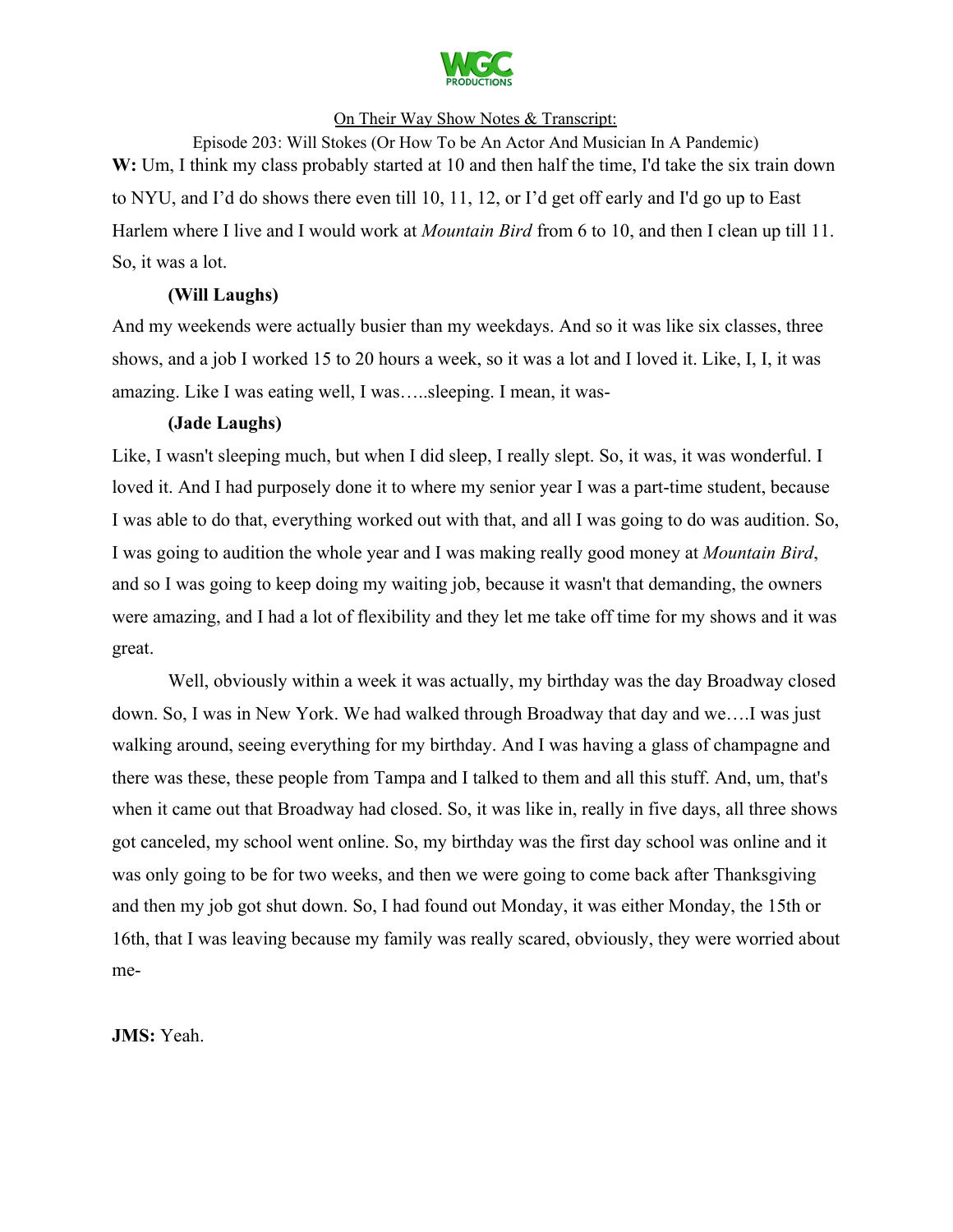

Episode 203: Will Stokes (Or How To be An Actor And Musician In A Pandemic) W: And everything had gotten shut down. So I, and the shows were...some of the shows at the time were in limbo so we didn't even know if they were canceled, canceled or not, but by Monday, everything had been canceled. So, I didn't really have a reason to stay here. So, I had found out I was leaving at 5:00 PM and I was on the road in a rental car with two cats at 10:00 PM.

### **(Jade Laughs)**

And I snuck them into a hotel at four in the morning, and then I locked them in the car the next morning cause they didn't say...oh, it was great. And I got them out though. They were only in there for 20 minutes. So, just to just so no one thinks they like killed my cats-

**JMS:** No, Peach and Pigeon are doing fine.

**W:** They're doing...well, they get whatever they want, but, um,

### **(Jade and Will Laugh)**

It was quite the adventure and it was quite the journey.

### **(Will Laughs)**

So, um, and then I had come down to Tampa and I'm sure, you know Florida got way worse in the summer with COVID, so then I came back up to New York and so, it was very unusual, not having a show to be in. And a lot of those shows I had just gotten through friends and through connections. So, it wasn't so much that I was…..you know, it was just, my friends were like, "hey, you want to be in the show?" So it was, it was nice. Things were starting to pick up a little bit. Yeah. So, it was very, very difficult. And then coming back to New York was very difficult because I really didn't have a job, and then I had to go down to see family and yada yada yada. So, yeah.

**JMS:** Yeah. Well, that kind of leads into something. So, we've kind of talked about you as a creator who prepares. We've kind of talked about how you're working in your classes, but I also want to know how you work as a business, you know?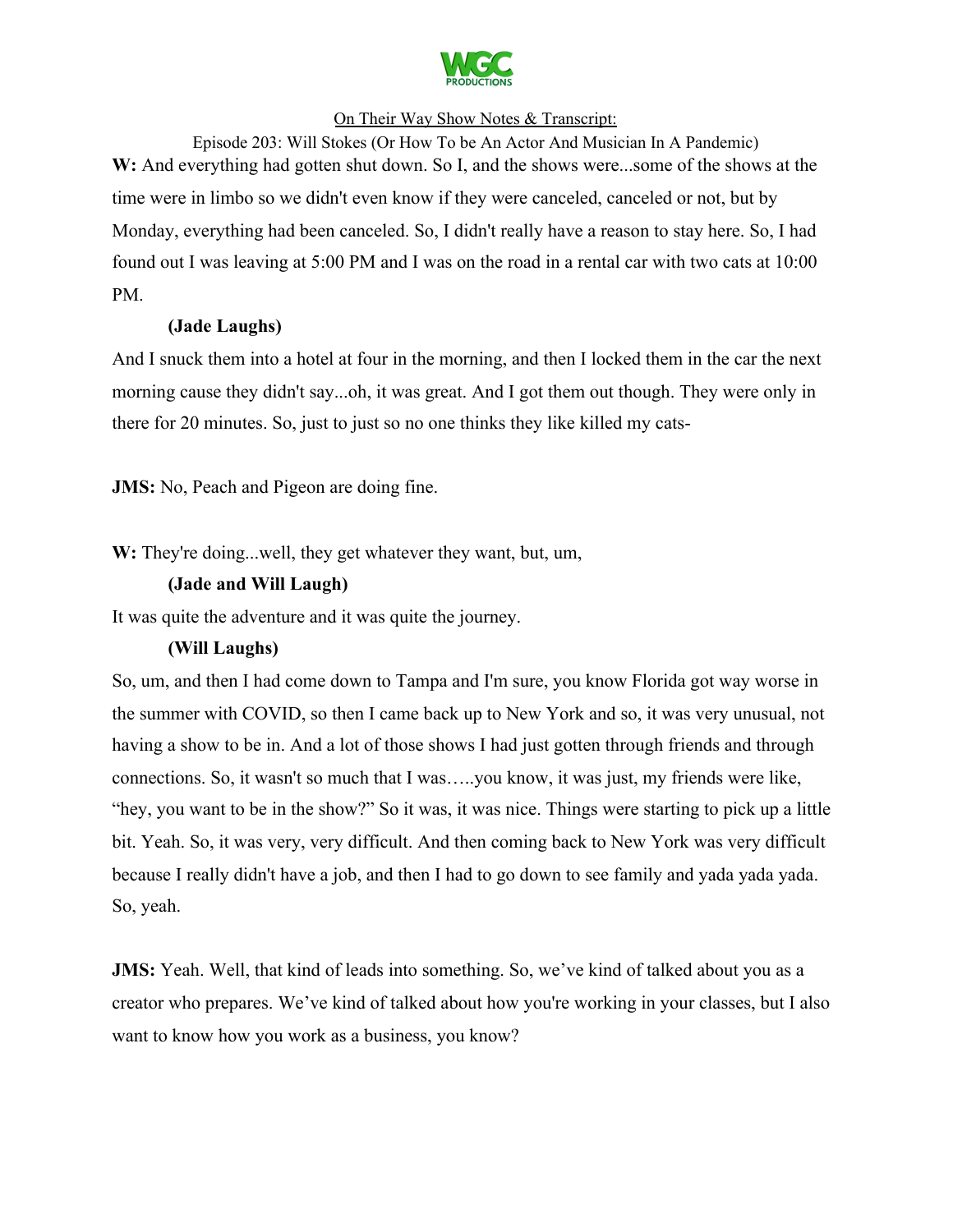

Episode 203: Will Stokes (Or How To be An Actor And Musician In A Pandemic) **JMS:** So, like you mentioned, *Mountain Bird* just isn't open anymore, but you're still taking these classes and doing all these masterclasses and stuff. So, I want to know, how do you fund your endeavors?

W: Yeah, that's a wonderful question.

### **(Will Laughs)**

**JMS (Laughing):** Thanks, Will.

W: Um, maybe I can, maybe I can answer it for my own good. Um, well, when I was working, cause ever since I was in college I was always working for the most...not, not so much my freshman year, but every summer I would...like, one summer I worked in Tampa for this music school. So, I worked there and then I would bartend on the weekends-

#### **JMS:** Yeah.

W: And then I got a peer mentor job at my college, and then I got another waiting job. So, I kind of liked doing different jobs, and so when I would get those paychecks, I would put, I think I'd put 25% away in savings. And then I would try to live below my means because I do have champagne taste on not a champagne budget.

**JMS:** You sure do.

#### **(Will and Jade Laugh)**

W: But, you know, I was lucky because I had family support, I had friend support, you know, and I, I was really, really lucky in that sense, so that that all should be noted.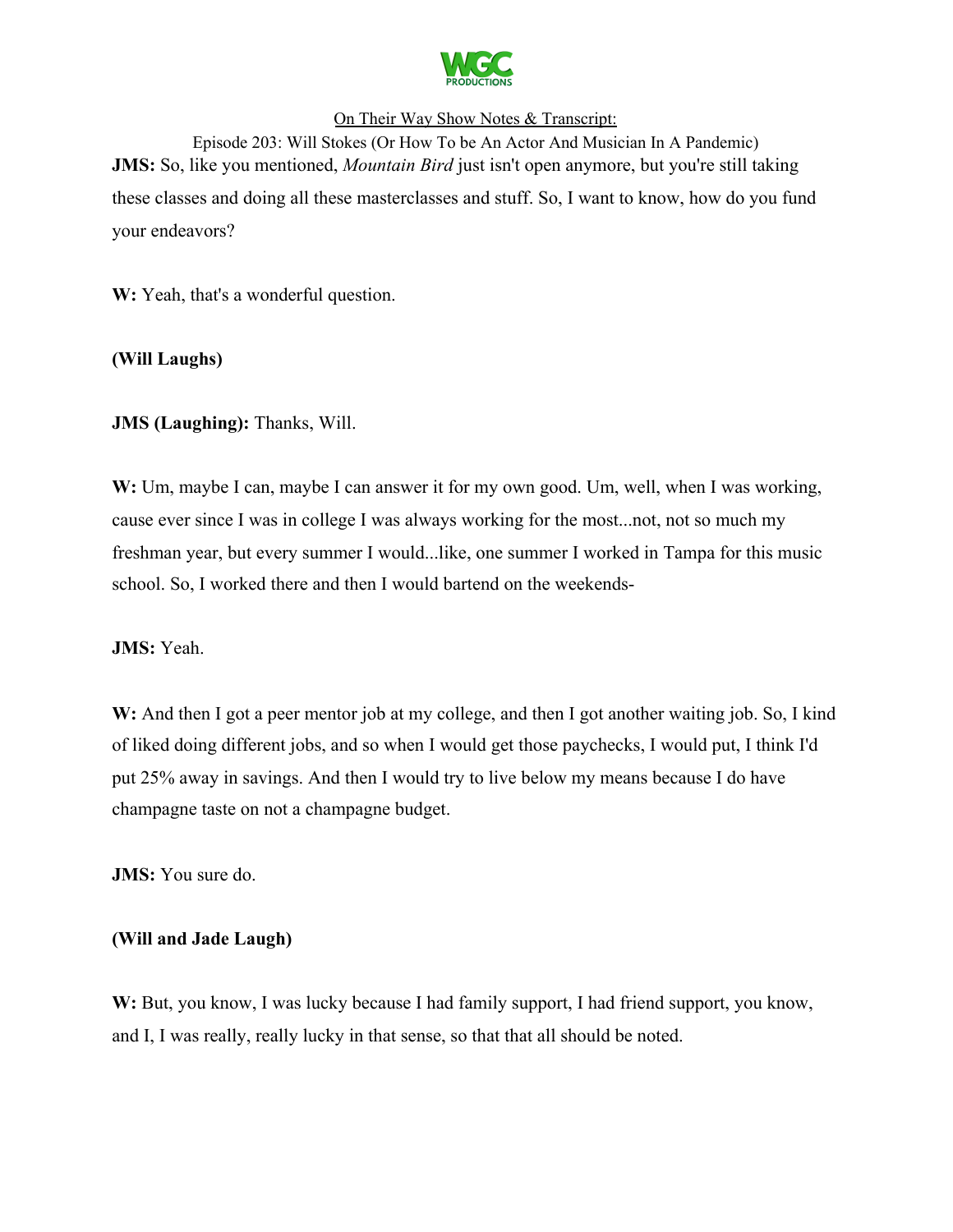

Episode 203: Will Stokes (Or How To be An Actor And Musician In A Pandemic) W: But because I had that, I was like, "okay, well, you know, since I do have the support of my family and I am able to go up to New York, I want to make sure I put stuff away," because I had this fear once college graduated way before COVID that I'd have to come back to Tampa, not by choice, but because I couldn't hack it or I couldn't afford to live up there. And I never wanted that to be because I had to, I wanted it to be because I chose to. So, I always wanted to avoid that cliche of the starving artist, when I was given the tools not to be in that position. Um, and I think, you know, cause Marymount is a private, a private college, you know, and like I said, I know a ton of friends from NYU and Columbia, you know, stuff like that.

#### **JMS:** Mhmm.

W: I do think a lot of times that "starving artist" trope is really fetishized and I think it can be a little dangerous at sometimes, so I always wanted to make sure that I had money in savings for a rainy day. I watch a lot of the, uh, the YouTube show, *The Financial Diet*. I watch that. So I, I always thought because it doesn't matter, in my opinion, how good of an artist you are if you can't control your finances. You're going to get screwed.

#### **JMS:** Yeah.

W: And it's, you know, it's, it's sad to say that, but it's really true. And it happened to me before and, you know, so I've just, I've kind of learned that lesson of, you know, you need to make sure you have money coming in. And so, it would be wonderful to be making a ton of money off of acting and stuff, but especially with COVID obviously, and being a college student, you know, that's not really happening at the moment, and that's okay, but I want the freedom to be able to still put on the shows and to be able to put on art, and I'm not above being a waiter if the waiting job can fund my apartment.

#### **(Will and Jade Laugh)**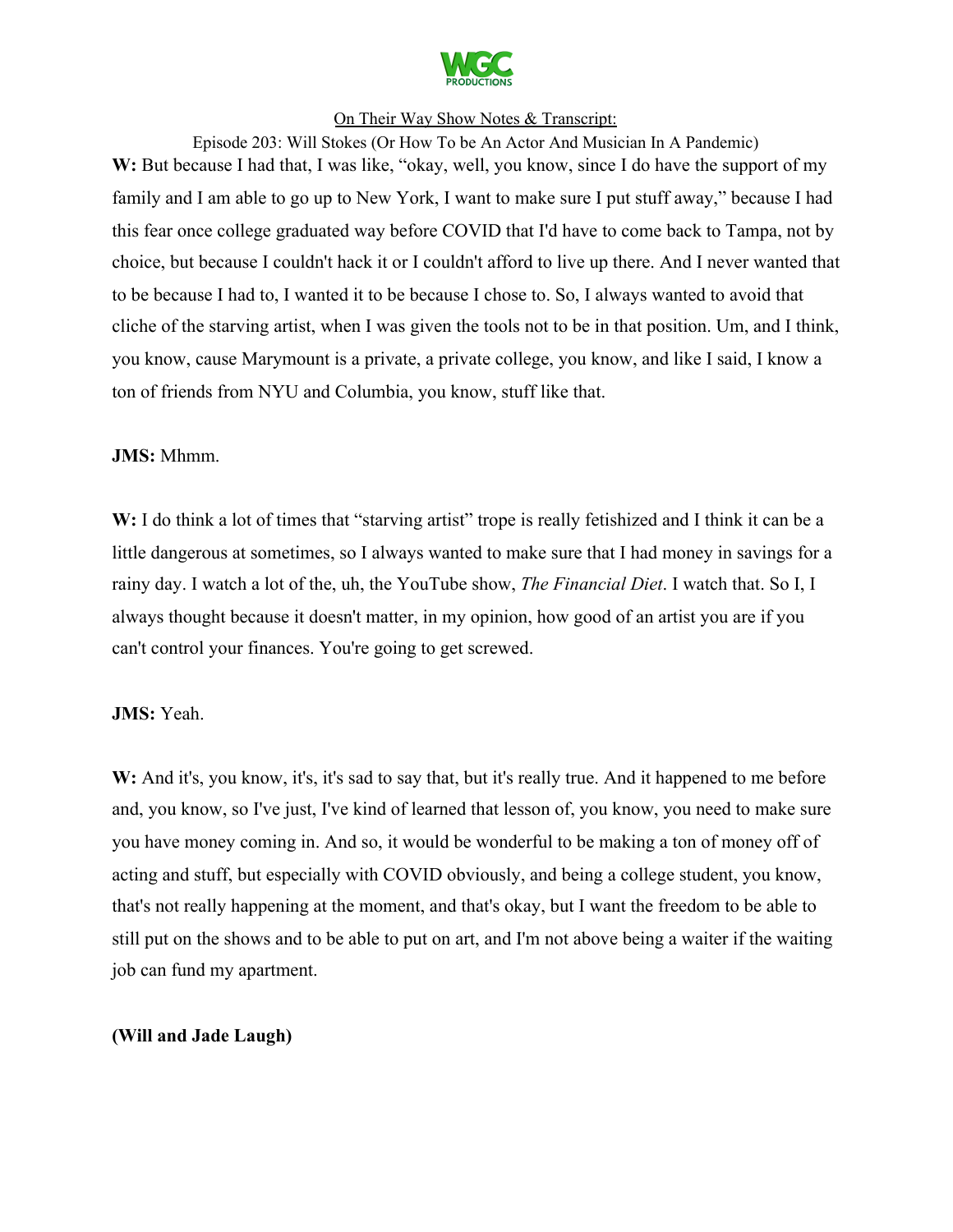

Episode 203: Will Stokes (Or How To be An Actor And Musician In A Pandemic) **W:** So, yeah, for lack of a better word, so, yeah.

**JMS:** Okay. And then when you determine that you are going out for a roll, what do you do to prepare for your audition?

W: Yeah, I mean, I think, cause there's some times where I've gotten sides and I've gotten the script for it, and then there's other times where you pretty much walk in blank or there's been a couple of times where it's completely improv, and so, you know, obviously vastly depends. But normally what I do is I have a playlist-

# **(Will Laughs)**

### **JMS:** Okay.

W: Even when I'm cast in a show, I have a playlist of things. So, I guess this will go back to your other question too, of like, "what gets you into character?"

#### **JMS:** Mhmm.

W: It's really important for me, like, music before I go on, you know. So, I listened to a lot of Mozart when I was in *Line.* I was in a show, *Circle Mirror Transformation*, I listened to a lot of indie music, like a ton of indie music-

#### **(Jade Laughs)**

**W:** And then I was in this show called *Rag And Bone*, and you wouldn't know it from the character at all, but I listened to a ton of, like, either *Queen* or just like heavy metal and, like, that's what I would do to, like, get in the zone and I'd be very quiet and I'd, like, go up to a dark corner.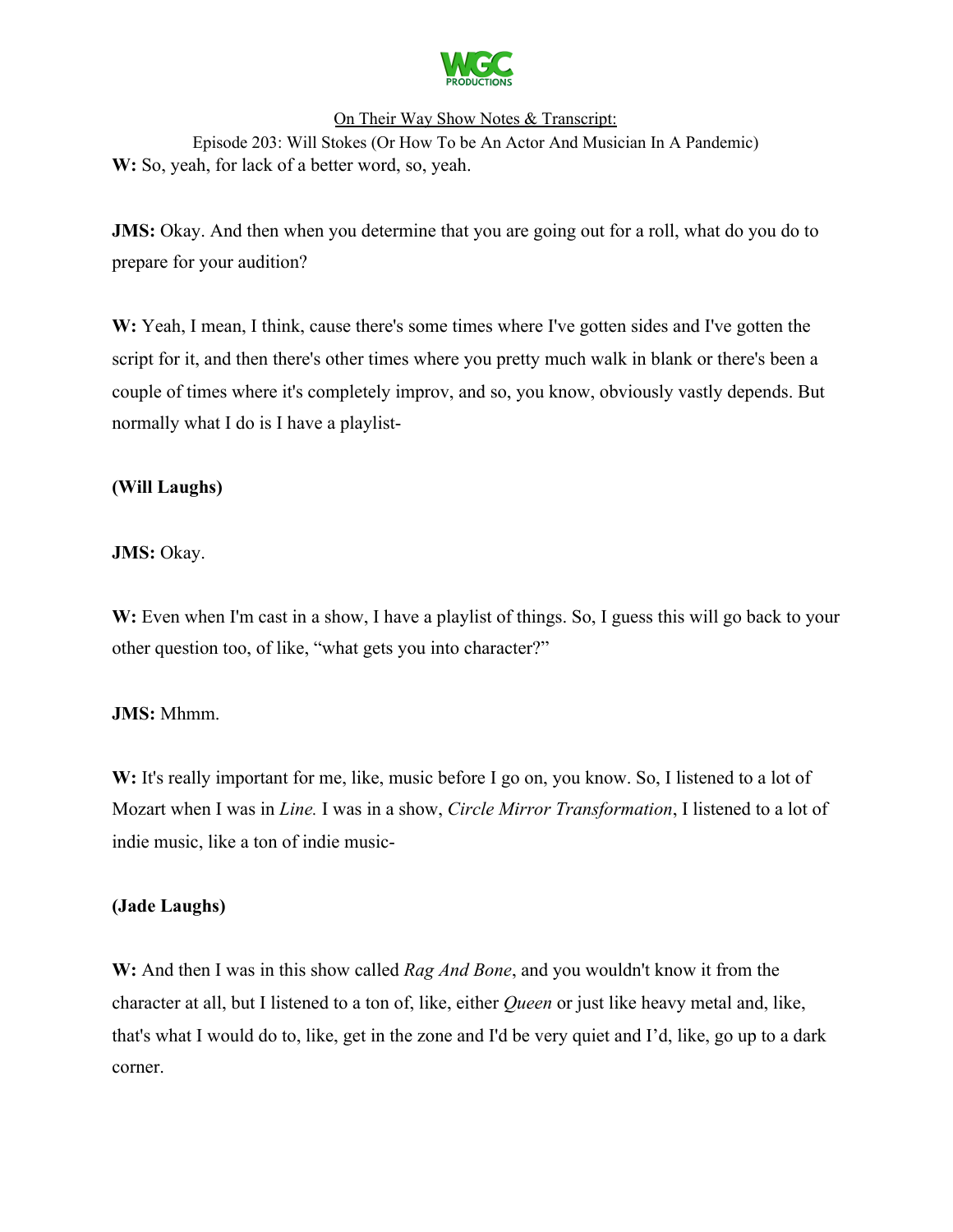

W: So, it was, I liked doing that and getting it in my body a little bit.

**JMS:** Mhmm. Okay, and I also hear...well, I also hear? We had a conversation about it-

### **(Will Laughs)**

**JMS:** But you mentioned, last time we talked, that you were looking for an agent. So, like, how exactly did you determine: one, that it was time to get an agent and two, how are you going about that process?

W: Basically, I wanted to do....I wanted to start looking for an agent this year, but with everything going on with….or last year, I guess, of 2020, but with everything going on with COVID, I really took a minute back. I redid my work resume. I redid my acting resume, I'm actually finishing that up now. And then in about two weeks, I'm getting headshots and, um, I really just took time to build up materials. So, I was writing more. I was doing songs more. I was reading more, you know. I really took this time to be like, you know, just to take it for myself and work on growing because as you know, especially for theater, which was what I was mainly doing most of the time, that business was not even operational. And even now it's not. And so I really just took a minute to read a lot, to really work on stuff, a lot, work on a lot of personal growth and mental health. And so coming out of that, I know there's some things, like my school does, but I'm also taking it into my own hands, and even...I guess the quote of the day is before COVID-

#### **(Jade Laughs)**

W: But before COVID, I really decided and, and I think this is important for everyone to do, "no one is going to give you anything and no one is going to you sugarcoat anything.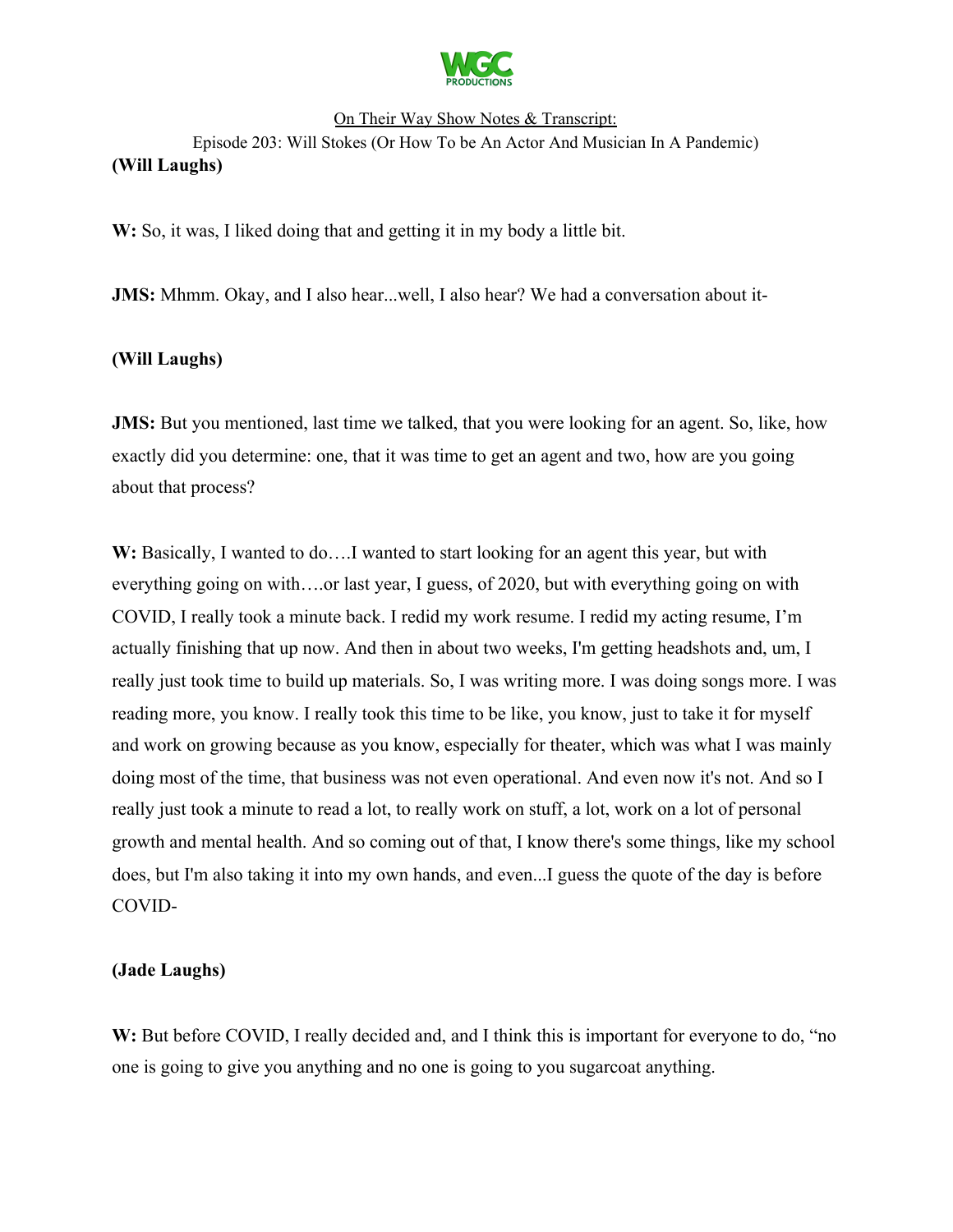

Episode 203: Will Stokes (Or How To be An Actor And Musician In A Pandemic) W: And a lot of times people won't say stuff to your face." So, I took the initiative of, you know, I'm kind of tired of auditioning for these parts or not getting seen or I'm tired of scrolling through Backstage only to know that every single person is 35 today, and I will not be cast in that part.

**JMS:** No, you won't.

### **W:** So I,

### **(Will Laughs)**

So I decided to really start creating my own things, and I think that's really important. Even if you don't use them for years I think doing that is really important, and I think even if you haven't wrote the show yourself, I think putting up your own things, crowdfunding your own things, teaches you….I mean, this year I've learned more about the backend and the finance side of putting up a show or putting up…..right now, I'm working on, like, an album and a music video. So, I've learned just so much stuff about what goes into that process that I never would have learned and that, you know, not to bash anything, but that school or summer camps or teach...you know, no one teaches you that, you have to teach it yourself. And so that's what I'm saying of, you know, you graduate thinking, "oh, I've learned this craft. I'm such a talented-

### **(Jade Laughs)**

"You know, enter...you know, such, I'm just so wonderful because I went to the school," but you actually have no real life skills and no financial skills.

W: No communication skills to actually, you know, go out and audition.

### **JMS:** Mhmm.

W: Because there's so much stuff that happens out of that auditioning, and even truthfully, not even just acting most, I think all of the jobs I have gotten have been from me knowing somebody. All of them. My resume, I'm going to be honest my acting resume's crap right now, my work resume's wonderful.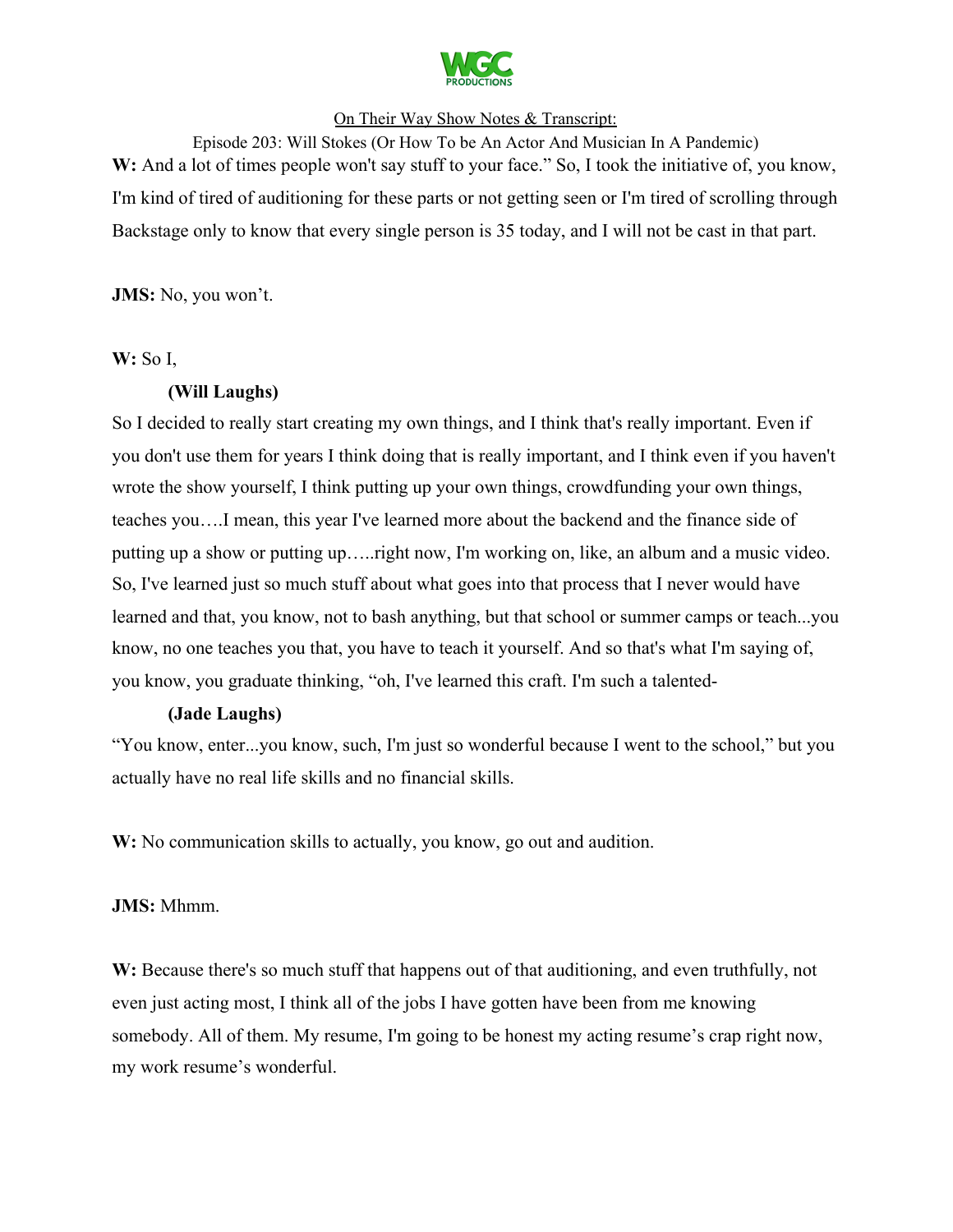

Episode 203: Will Stokes (Or How To be An Actor And Musician In A Pandemic) **(Jade Laughs)**

W: I really never use my work resume because I just never got jobs through that at all. It was always because I knew someone and even going forward and, you know, this is really important too, like for me, you know, I also, at this point, know a lot of people that I'm going to ask, "hey, do you know anyone I could try out for, for management and agencies instead of waiting to do it with my school or, you know, hire somebody to do it,"

**JMS:** Yeah.

W: You know, it's...I think those connections are important because, um, you know, it's, it's your circle and it's people that care about you and you know, want to see you do good.

**JMS:** Yeah. It's building horizontal, networking horizont...It's making friends instead of trying to not kiss up, but like-

**W:** Right.

**JMS:** Like to people who are technically above you in a way.

### **(Jade Laughs)**

So, this is a great segway. Thank you for setting this up so nicely.

# **(Will Laughs)**

When you were talking about making, making your own things and making your own things with people, you know, so that you don't have to wait on the beck and call of someone else, and I know for a fact that you did at least two really cool things

**(Will Laughs)**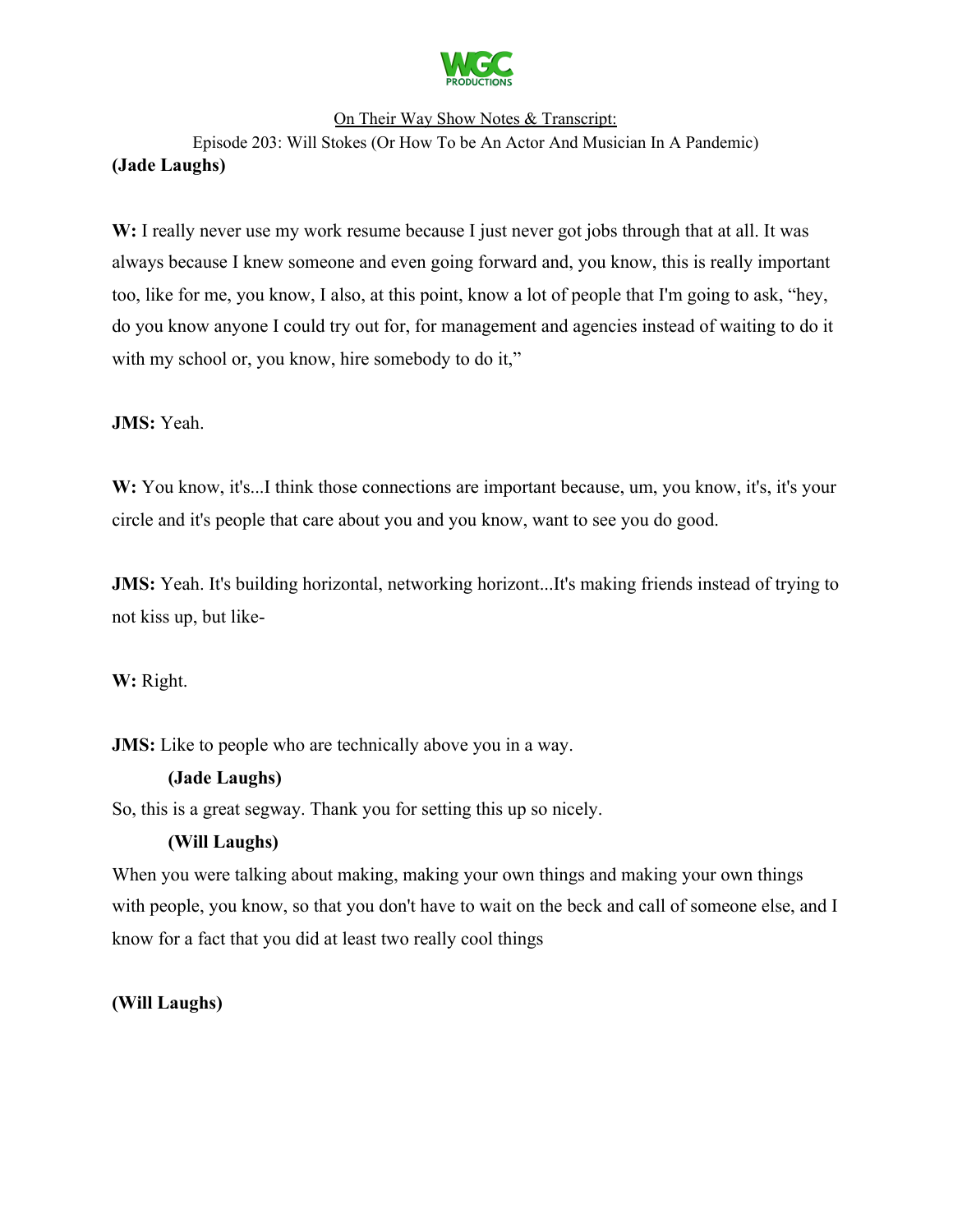

Episode 203: Will Stokes (Or How To be An Actor And Musician In A Pandemic) **JMS:** This past year, uh, when it came to creating...not creatively creating, when it came to creating music and theater. So, first things first you, uh, try to put on production of *Hedwig and the Angry Itch*.

**W:** I did.

**JMS:** You did, and it was a journey. So, can you tell us about that, how that came to be and what that was like?

# **(Will Laughs)**

**W:** Yeah. Oh my God. So, that was a very, very, very exhausting and long process to say the least, but I am so so grateful I go to do it.

W: So, it never actually got put up as you know.

**JMS (Laughing):** Yes, I know.

W: It will. It's just gonna take a couple of years, but basically I was working on that. That was going to be the fourth show I was going to be in, in six months. And I had decided I wanted to put this show up myself.

### **JMS:** Mhmm.

W: Because a lot of the shows....actually, and there was another show I was going to be in this spring that….so I guess there were five shows I was cast in that I….that got canceled. But for *Hedwig*, I had just realized I wanted to put on a show in New York and I wanted to work with people because I, I just know so many talented people and really good friends, and so I decided, well, why the hell not? Why should we not do this?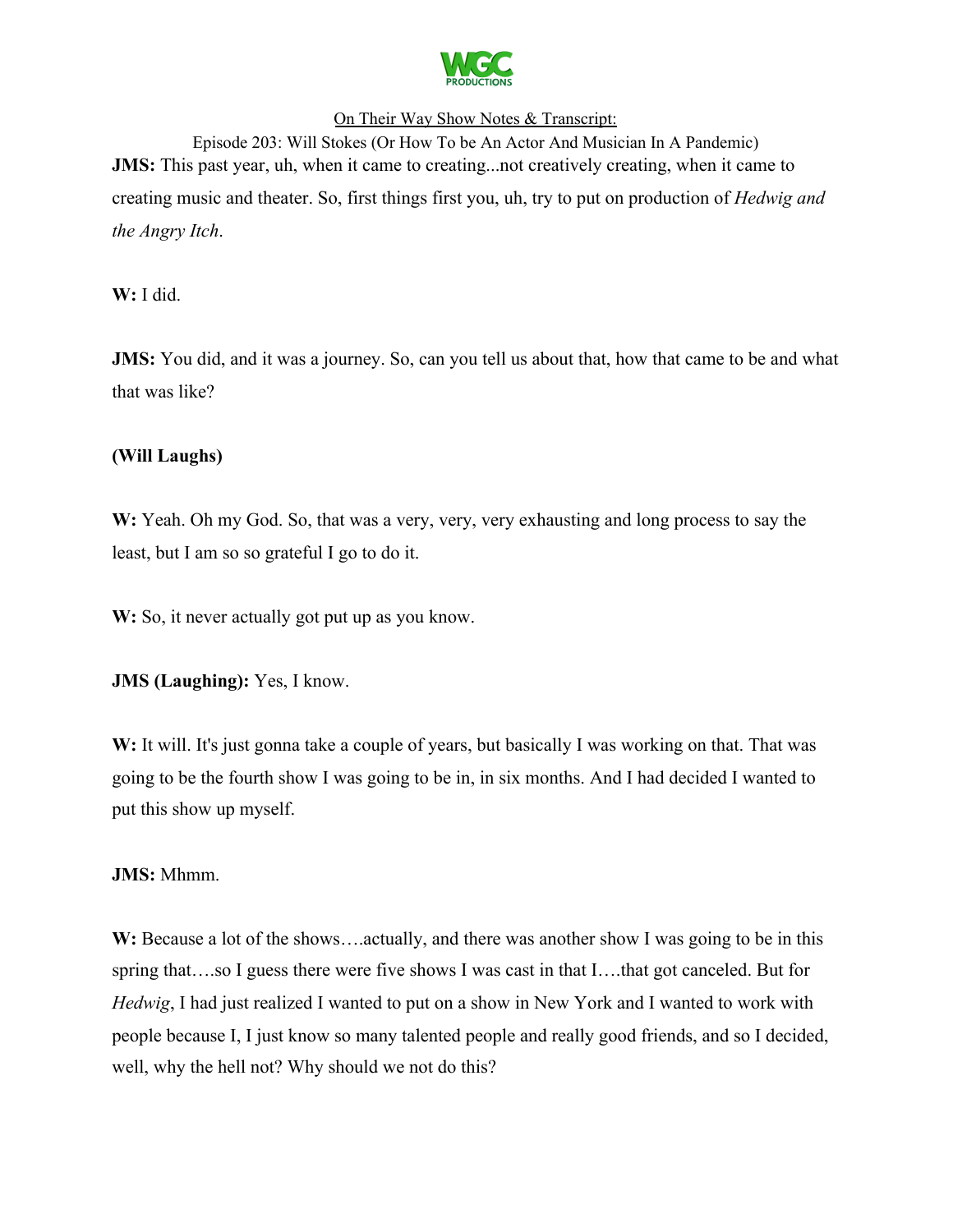

Episode 203: Will Stokes (Or How To be An Actor And Musician In A Pandemic) W: And so I had reached out to one of my friends, Nick, who's a director and I had met him through *Line*. And anyway, we had started talking. So I had, you know, formally in case you don't know, you have to reach out to whatever publishing company is in charge of the show. So for this, I think it was DPS. So you reach out to them and it takes, I think it, it can take two months to get approved. So, it's like at least a month, maybe two months. And so I had found out the week of my birthday right before COVID that, um, that I had gotten approved because you have to get approved and you have to get approved for a venue. New York and LA specifically, it is much harder because if there's another production going on, you are in the back end of that, there's a professional production you can't have two going on at the same time. I mean, it's, it's quite a lot of rules and quite a lot of things that you have to do. And so I had taken \$1,200 of my own money. I put away in savings and I had bought the rights for *Hedwig*. So, that was only for three days, and then we had...there was this one venue that we have talked to and we have locked them in and I think they were, I want to say they were 7,000 for three days.

And so, long story short, COVID had happened, and this was in May, and we had reached out, it turns out the place we had booked they have sound issues, and if you know *Hedwig*, you need to be loud, and I, I don't think we could do drums or anything electric. So, it just wasn't the venue for that show. So we had contacted DPS and they had said, "oh, just apply and in a month, you know, because of COVID, we're busy now." So I did. I waited a month and I applied again, well, I get an email back that a professional company wants to do it, and so I have to wait till 2022 to apply.

#### **(Will Laughs)**

So, it was very difficult. It was a lot of hoops jumping through, but I learned more in those six months than I had learned in like a whole year of college. I mean, I, and I was able, you know, we were doing meetings every week. We had built a team. So, it was very difficult, needless to say I was down in the dumps about that.

**JMS:** Yeah.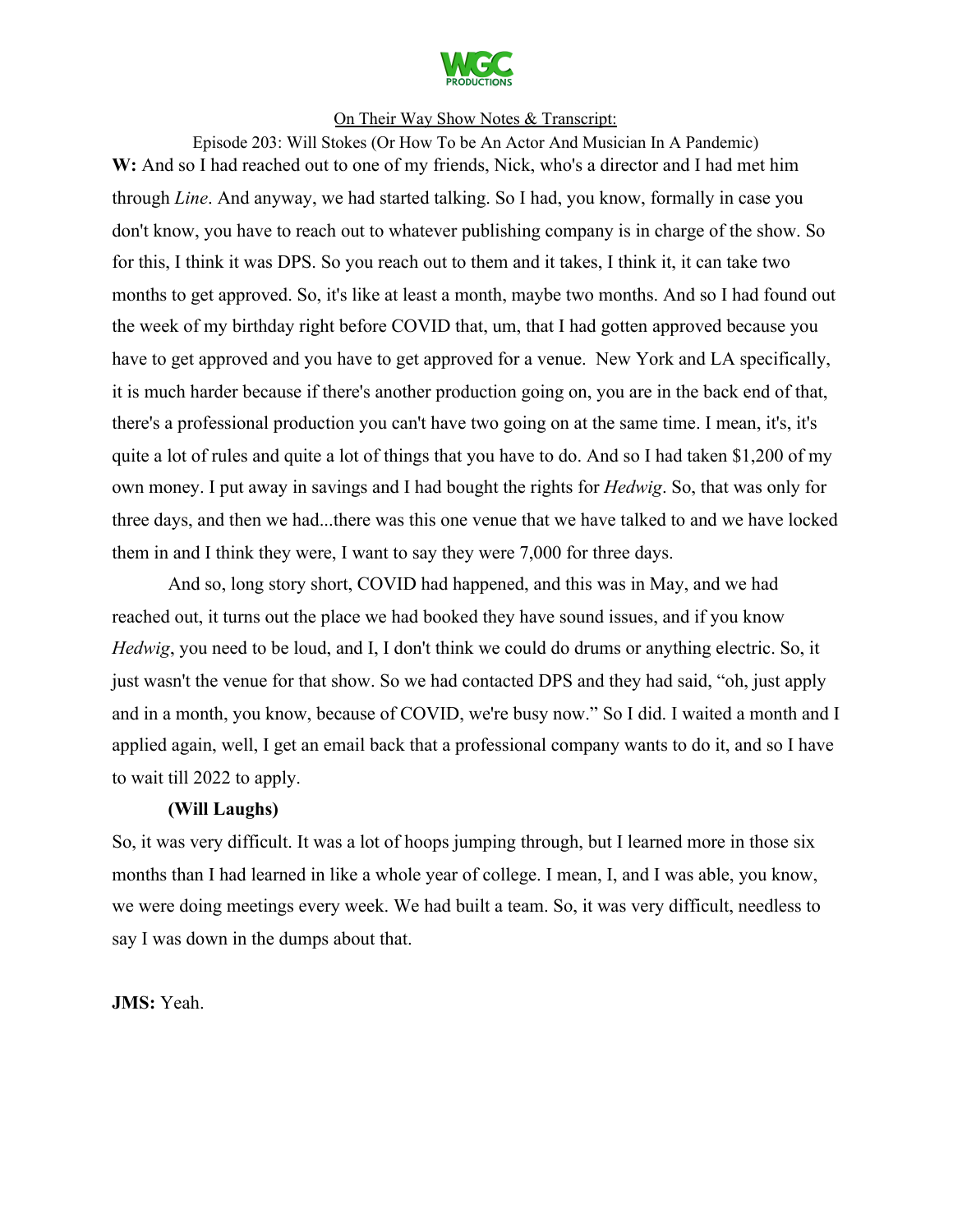

Episode 203: Will Stokes (Or How To be An Actor And Musician In A Pandemic) W: So, what I did is I had taken a lot of those same crew and we had added on more people and we had changed it to what I'm doing now, which is I have written songs for many years and I had recorded a lot in high school and I would go to Nashville and stuff, but, you know, just for fun, it was something I liked doing, but I really wanted to do it myself and so, um, we have a music producer, his name's Phil, he's great. I'm going to produce some of the stuff. Nick is directing it. So, we are doing a music video. We have a press kit. I'll send it to you, but we, we have a whole thing about it, and I had written a lot of these songs, um, during COVID. This has turned into a little EP and hopefully I'll be releasing it...I think we're going to try to release it this summer, but we've made a lot of progress. We are in the middle of doing these four tracks. We have booked, through a friend that we know, um, Rebecca, shout out to you, we had booked a location in Connecticut to do these four, we're doing four music videos. Costumes. I'm talking to a costume designer, I think tomorrow. So it's, um, it's going really well. I got to bring on choreographers. I get to actually pay choreographers.

#### **(Will Laughs)**

So, I'm really, really lucky and really happy about it. So, it's called *PosterBoy.* So, that's what, that's what it's called.

**JMS:**; Alright, well let's talk more about this cause I did want to get into your music career as well. So-

### **W:** Yeah.

**JMS:** So, *PosterBoy*, you were writing it in this COVID time cause it was just how you were feeling. So, like, tell me. What was your process for writing the songs? How did you know when a song was done? Do you use sheet music to edit down? Do you just record it straight out? Come on share.

W: Yeah. Yeah, absolutely. I, um, it's crazy to say this, but I actually, I don't use sheet music. I write the lyrics down on pen and paper in chicken scratch-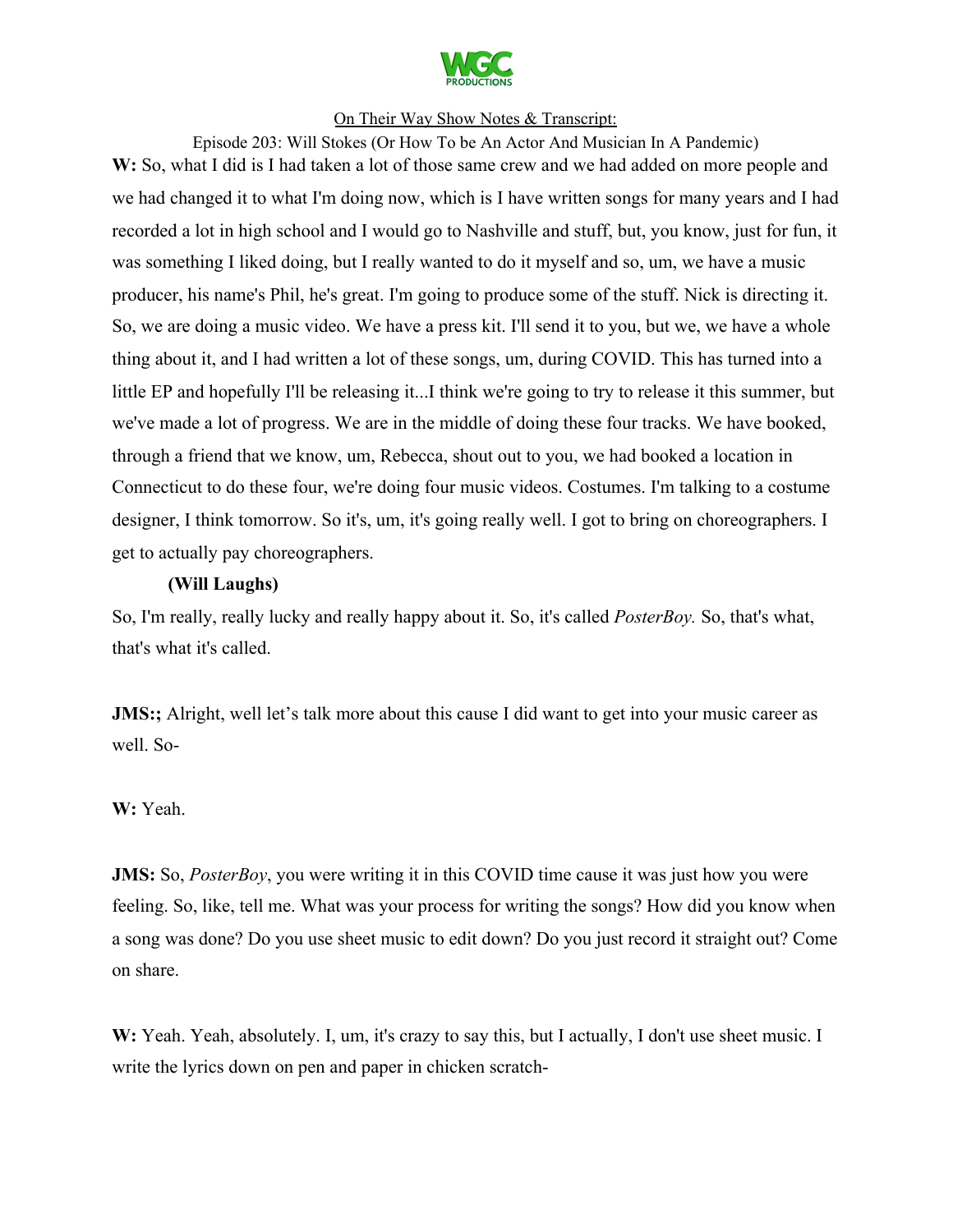

Episode 203: Will Stokes (Or How To be An Actor And Musician In A Pandemic) **(Will Laughs)**

W: And I play the chords all from memory. And so I that's how I do everything. And so I would wake up or….the first song, it's called *City Girl*, I woke up at around four in the morning and I couldn't sleep, but I had had a dream, and I just kept hearing this thing in my head. And so I'm not just to preface, I'm not that great of a piano player at all-

# **(Jade Laughs)**

W: And so let's just clarify that, but I had woken up and I...that month was just really hard. I'd come back and I was alone in New York and I just, there was a couple of toxic relationships that fell through and there was just a lot going on and I had lost my job. So, I wake up and I get out my keyboard. I didn't even have a keyboard stand at the time and I'm sitting in the kitchen table and I'm sitting on a poof on top of a chair-

**JMS:** A what?

### **(Will Laughs)**

W: And the sun and the sun is like rising and I start singing. And I'm really lucky I have wonderful neighbors, shout out to Will and Aly

### **(Will Laughs)**

But they, they heard it and they were like, "oh my God, what's that song?" So, I was like, "oh, you heard everything at seven in the morning?" So, because by the time I had written it down and so I just written it...and I….God, written? I WROTE it in like an hour.

### **(Jade Laughs)**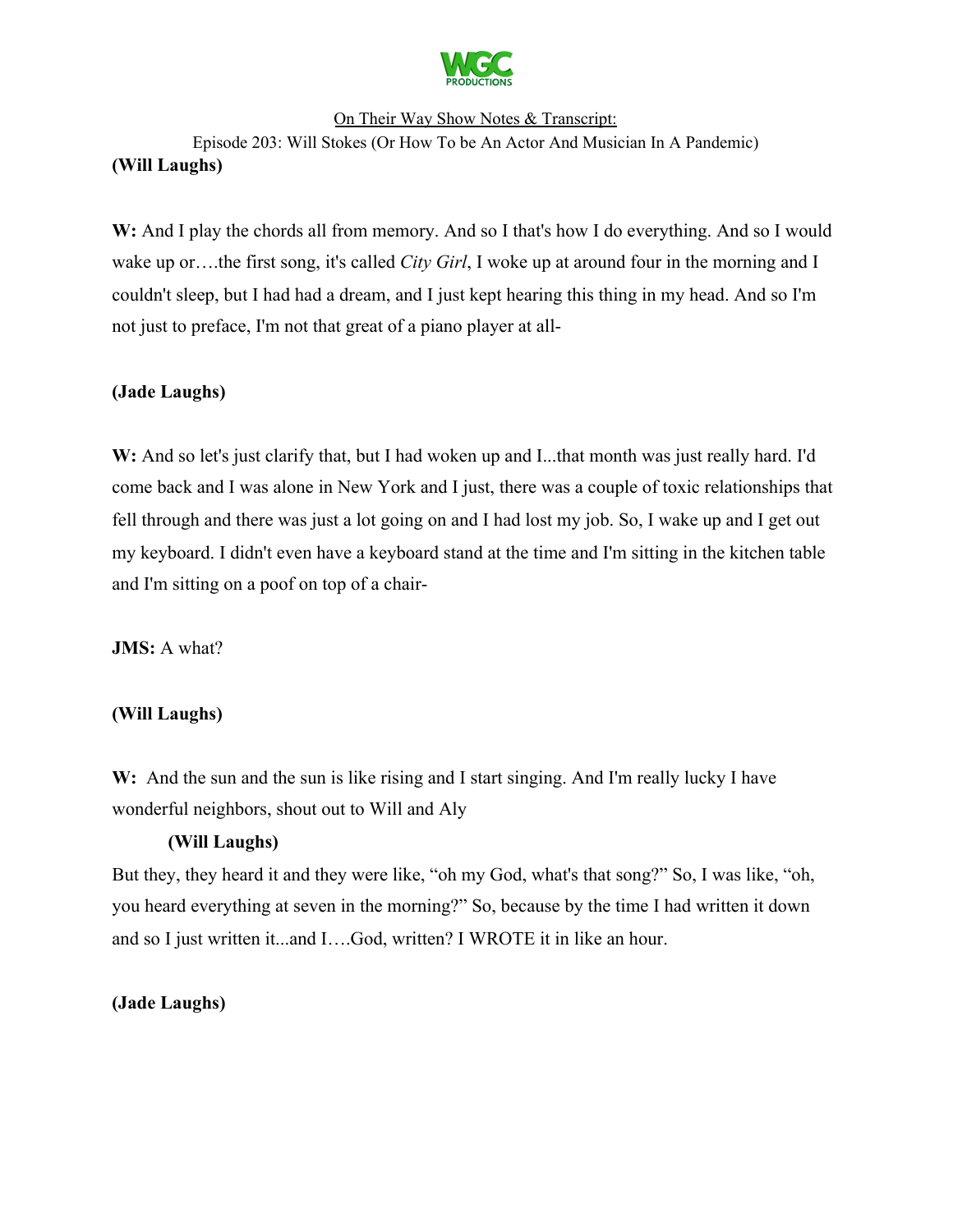

Episode 203: Will Stokes (Or How To be An Actor And Musician In A Pandemic) W: And so how do I know a song is done? Well, I know it's done on the keyboard. Recording? I'm really picky. I'm really mean. So, I can't tell you when a song is done, you just know. It's like how...it's just a feeling. It's a feeling, you know, nothing is ever done. It's always a work in progress, but especially when I'm recording tracks and you know, it's my name behind it, and I've made very bad tracks before don't get me wrong, but you know, now that I'm kind of on my own and I've done the recording before I, you know, I want to make sure I will put my name behind it, and so I won't put my name behind something unless it is really good quality and it's something I would listen to. You know, if I wrote this song, I might as well listen to it.

#### **(Will Laughs)**

So, yeah. So, that's what I do, but it's funny. Sometimes I just hear something in my head and I'll write down, well, I'll, I'll start playing first and I'll just start muttering lyrics there. Like it it's just, it comes out like gibberish. Um, and then I'll write the gibberish down and it's like decoding. It's like a puzzle. And, um, it's just whatever feels right.

You know, I have songs that are, you know, people are like, "oh, do you have a song based on this person?" And obviously, yeah-

#### **(Will and Jade Laugh)**

The short answer though is, sometimes it's on a feeling because I think a lot of times, you know, we like to repeat toxic behaviors. We like to be with people that can hurt you, or maybe you make a lot of mistakes and hurt other people, and so, you know, I'll listen to a song, and, you know, verse one, I'll be like, "oh, that's this person," but then, you know, the second verse **i**s someone else. And so it's kind of about finding that theme of what ties those people together, you know. Is a jealousy? Is it desire? Is it heartbreak? You know, something like that. And I think, you know, with acting, it's very, you know, different, you want to be on the impulse, but with music, it's REALLY impulsive, and it also, for me, it just, it comes from, I know it's corny, but it's all from like my heart and how I'm feeling. And so, you know, if I, if I'm crying while I'm writing a song down, it's not that I'm just so emotional, but it's the fact that I'm like, okay, so this means this is right, this is going somewhere. And a lot of the songs I write are normally pretty dark.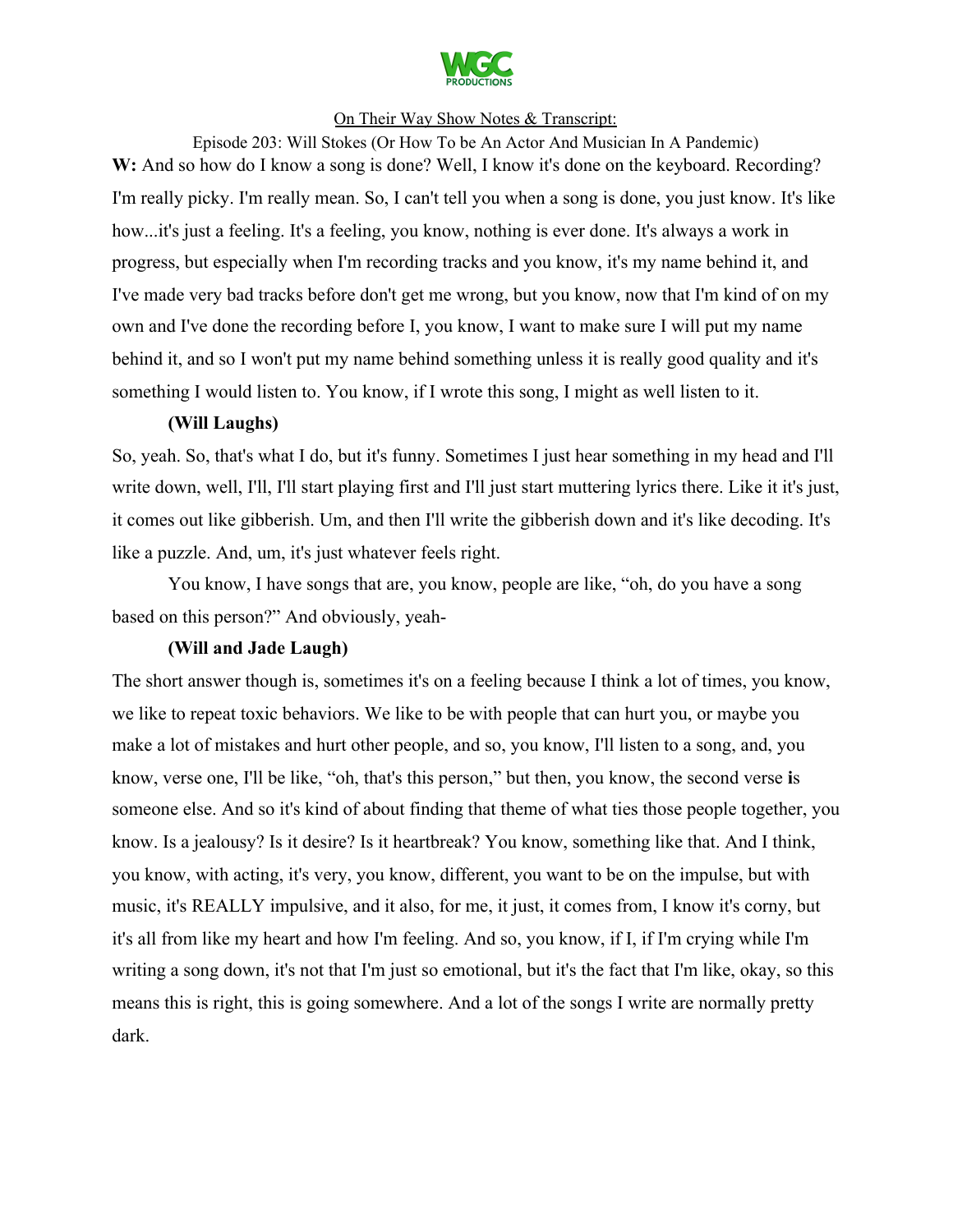

Episode 203: Will Stokes (Or How To be An Actor And Musician In A Pandemic) **(Will Laughs)**

W: It, you know, it's just, it's the way it is, and then...but I want a beat behind it, and so I'll play it on the keyboard, but I hear the strings, I hear the drums. And like I said, I'm not that amazing on keyboard, I just….I dunno, I just I'm able to, to hear it, and I love doing that. And that's why, you know, I'm not that good of a dancer, but I, I know choreography from when I was, you know, in elementary school or kindergarten or something like that, I just, it just sticks with you and muscle memories. And so I'll go back to songs...one song is called *Venus Flytrap* and I'd recorded it, and it was good. It's a very long story, but it just never, we never released it and it never went out and I wanted to do a different version and I wanted to do it behind my name. And, um, you know, I had wrote that song when I was 15. So, revisiting that was very interesting because I remembered the initial intent of why I was writing it, but now it also has a new connotation to me when I sing it. So, it's very interesting. So, I hope that answered your question.

### **(Will Laughs)**

**JMS:** It did answer them. You also are making the music videos for it, you said, and you recorded it as well, so how'd you go about: 1. finding a recording studio to book in; 2. Booking it-

### **(Will Laughs)**

Well, yeah, but how'd you go about booking it, but how did you go about the recording process and the details and minuta of that, and then how did you go about finding MV directors and crew

**JMS:** Organizing and shooting that, especially shooting that during the pandemic?

**W:** Yeah, so, it was funny. I had reached out to lot…I mean, I know I want to say friends, but I...so, the director for *Line*, Nick, he wants to do a lot of music videos, and I knew he's, I mean, he's VERY talented. He knows what he's doing.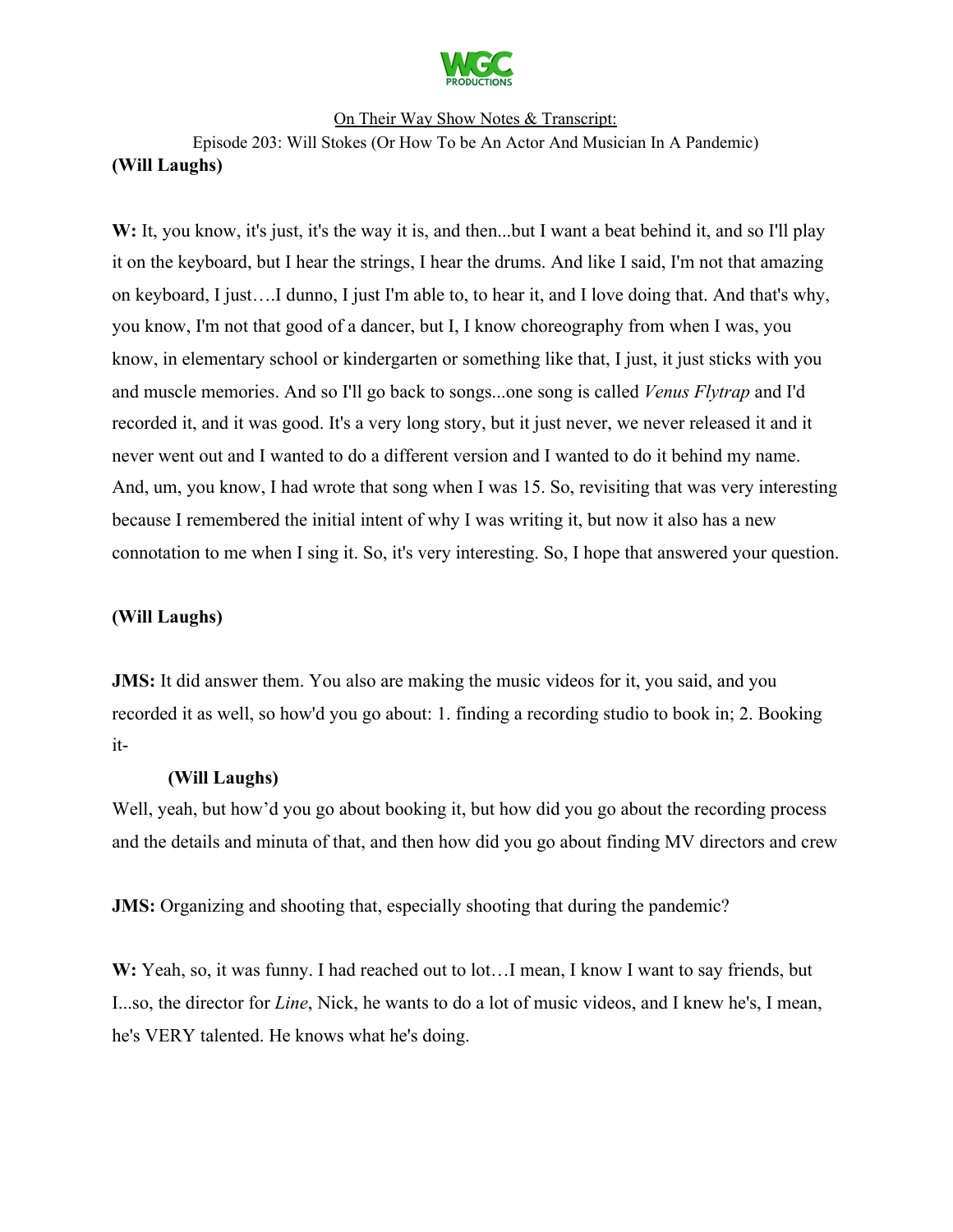

Episode 203: Will Stokes (Or How To be An Actor And Musician In A Pandemic) **W:** And then Phil is a music major and he and Nick happened to live together, so I went to Phil and then, um, one of my other directors, Alison is really good at casting, so she's helping me with casting. And, um, then Rebecca, she's a really good stage manager. Me and Nick brought her on. And then, so I started looking at choreographers and I had hired Becca and that choreographer got me a costume designer, and so I, I was able to just find people that really wanted to work and we're doing it for a passion project. And then as far as studios, it was either in someone's house or I've been doing it in my house for a little bit. So, you know, it was, you have to make it your own and, you know, I think for me, I mean, I am a Pisces, I think for me, you get caught up in the fantasy, but it's really intimidating, you know, it's like, "okay, I'm going to buy all this stuff to record stuff. Oh my God, I have to record stuff. I don't know how to do this." You have to learn. No, one's going to teach it to you. And so….or you're going to spend a lot of money having someone teach it to you. So, it's, um, you really have to take that initiative of 'don't quit', you know, and don't be afraid of failing because even with something like *Hedwig,* it doesn't mean it's over it just means it's it's on pause for now, but I would have never learned half the stuff I would've learned if it wasn't for that. And even being back in the city and all the stuff that happened with COVID. I met so many people and made so many friends that I never would have met if this didn't happen. So, I'm not going to say it's a blessing in disguise, but I'm saying, you know, you have to take the most of the situation you're in.

**JMS:** Hmm. All right. And I think, I think that's a beautiful way to end the interview. Well, no, no, that's not true because you have one more question to ask-

#### **(Jade and Will Laugh)**

So, Will, you're making the most of the situation you're in. You're meeting new people. You're doing great things. You're going to go record your music videos.

**JMS:** You're gonna release *PosterBoy*. You're going to graduate college. That's a crazy sentence like that, we're both graduating college this year, wow. Um, you're going to graduate college and you're going to continue to just be a wonderful person and a wonderful creator and entertainer. So, Will, you're clearly on your way, so how will you know when you've made it?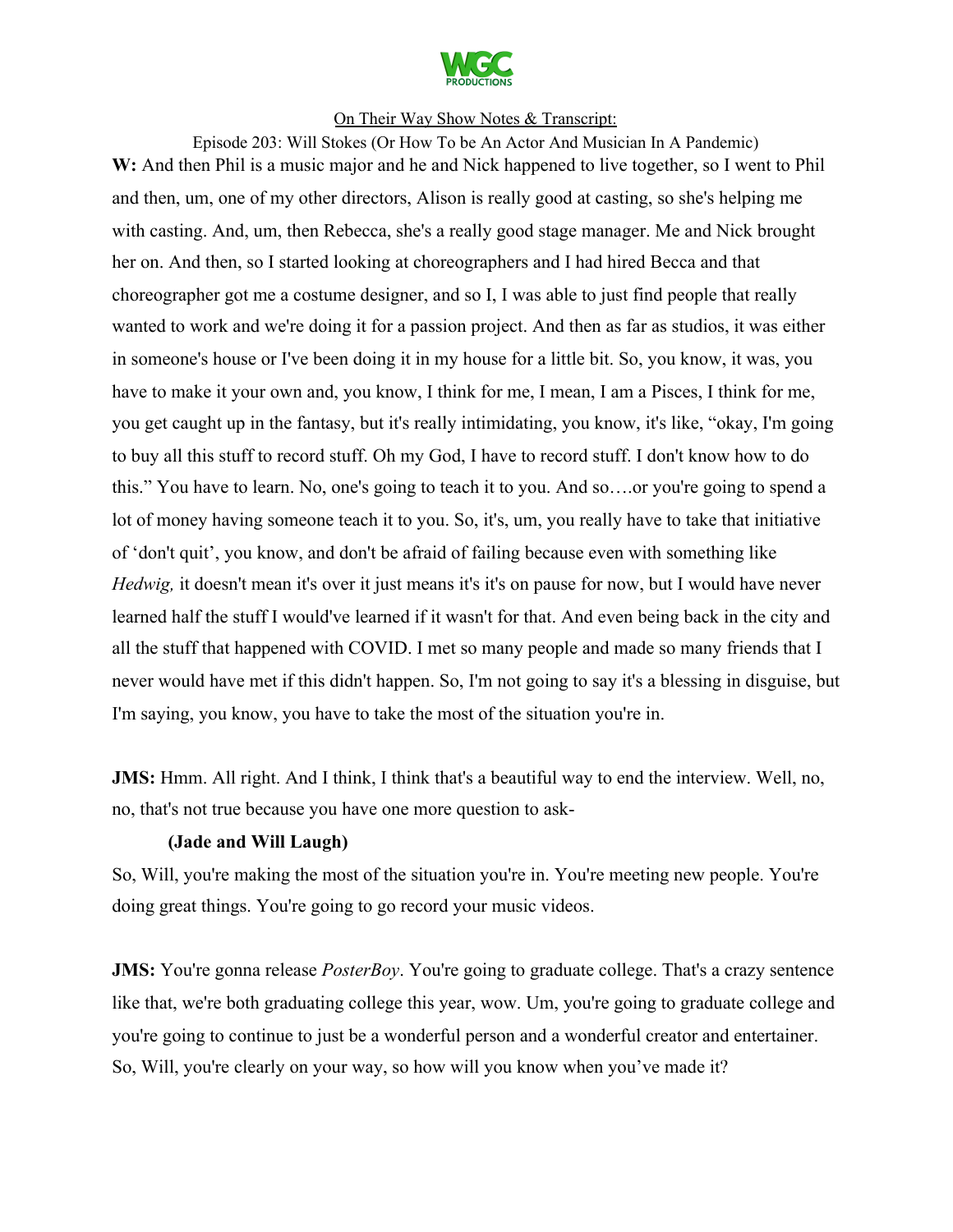

# On Their Way Show Notes & Transcript: Episode 203: Will Stokes (Or How To be An Actor And Musician In A Pandemic) **W:** Oh my God. Jade, I like how your goal for this is to try to make me cry every time.

# **(Will Laughs)**

**JMS:** Did it work?

W: Oh, absolutely.

**JMS:** YES!

W: I think that's a really good question, because I think for me in a lot of ways, I feel like I have, and then there's a lot of things, you know, I don't think there's a certain answer. I think for me ever since I was a little kid and, uh, you know, obviously Tampa, I love Tampa, we can talk about Tampa too. Um, love Tampa, but for me, I always..it was a dream of me….Uh, let me rephrase that.

#### **(Jade Laughs)**

It was a dream of mine to be able to move to New York and do theater and to act and to write songs and to make connections with people. I am so grateful that I'm able to do that. So, in that sense, I mean, I have an apartment here. I have cats here. I'm in a relationship. I have friends. I was making money. You know, I'm able to pay my rent and I'm able to have the freedom to put up my own shows. I'm able to audition. So, for me, I mean, I feel like I'm the luckiest guy in the world. But you know, I guess a goal for me was, you know, one day I would like to be fully dependent on my entertainment jobs and my entertainment career.

W: You know, to support my income and my living and, you know, cause I don't want to wait tables for the rest of my life, but yeah. So I just think it really depends on how you look at it, and so I kind of think of them as checkpoints. I'll be like, "okay, I want to do this," and once it's done, I'm like, "okay, what's the next thing." Because you know, as an artist, I feel like for me,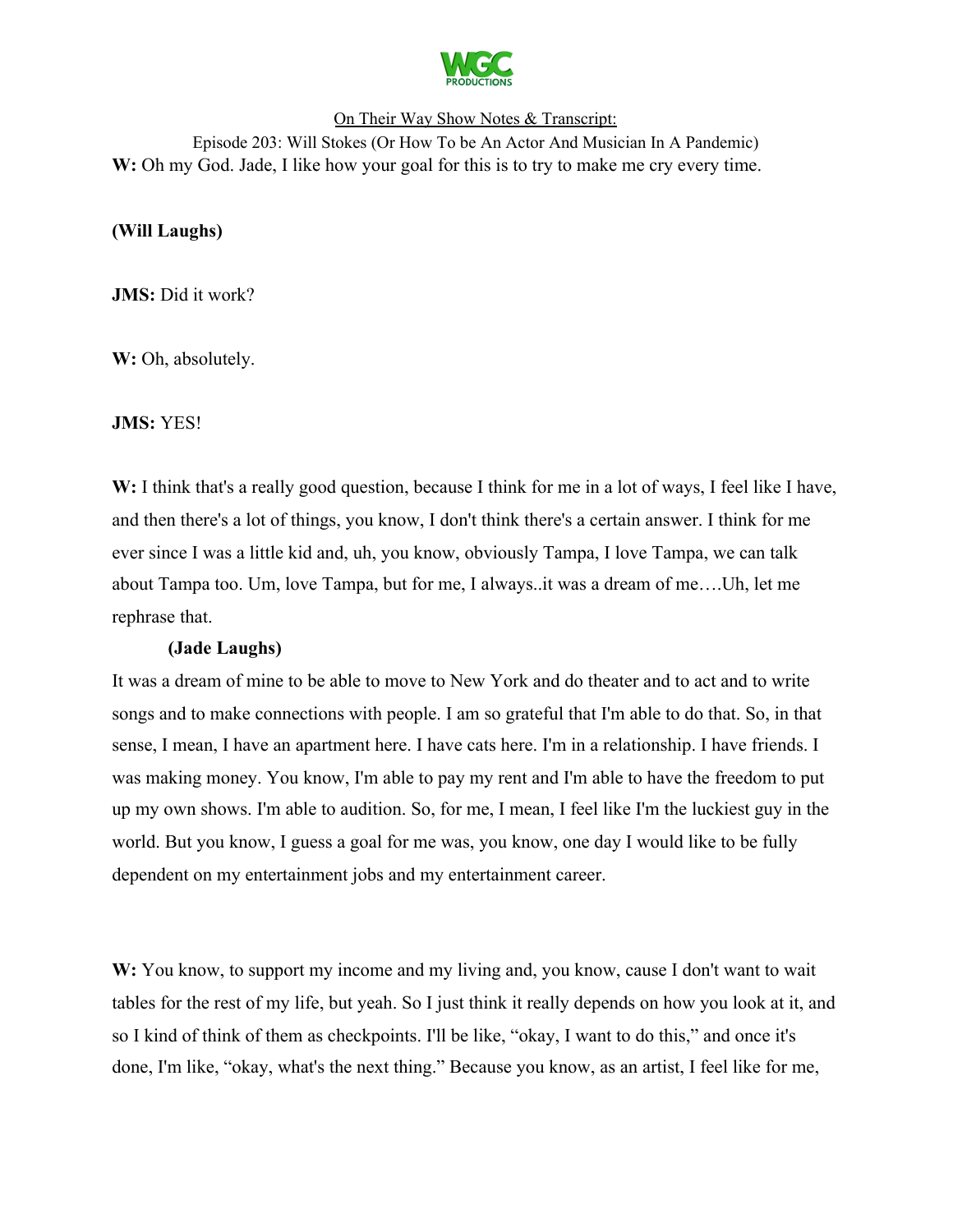

Episode 203: Will Stokes (Or How To be An Actor And Musician In A Pandemic) it's, it's never enough. It's...you know, that feeling you get when you perform or you do an art or you know, you're on your best friend's podcast-

# **(Will and Jade Laugh)**

There is a feeling to that that you never get and you can never get again, and so even, you know, growing up most of the time, doing musical theater and doing plays, you know, now I'm doing a lot of voiceover and on-camera acting and….it's just as long as you're adaptable, I think you do make it. And I think, you know, as long as you realize what you have and also what you want, because I feel like I get to do things every day that, you know, even walking through Central Park, you know, I'm like how many people get to say that that's five minutes away from where they live. So, I just feel really lucky, but I also….the more I accomplish, um, the more I want to do cause it's, it's never gonna be enough.

### **(Will Laughs)**

**JMS:** That's really nice.

#### **(Jade Laughs)**

**JMS:** All right. Well, where can people find you? Where can people find your projects? Share your information.

**W:** Absolutely. So, my Instagram is WillRStokes. That's probably where you can find me the best, I think. I also have a Facebook. I also have a Snapchat.

**JMS:** Oh, you still have Snapchat?

**W:** I, I think I do. I think it's like WillRStokes12. But yeah, I have an Instagram, um, and for Instagram and Facebook, especially that's where I'll post everything. I think PosterBoy is going to be coming out in the summer, um, I think at least the songs are in like June.